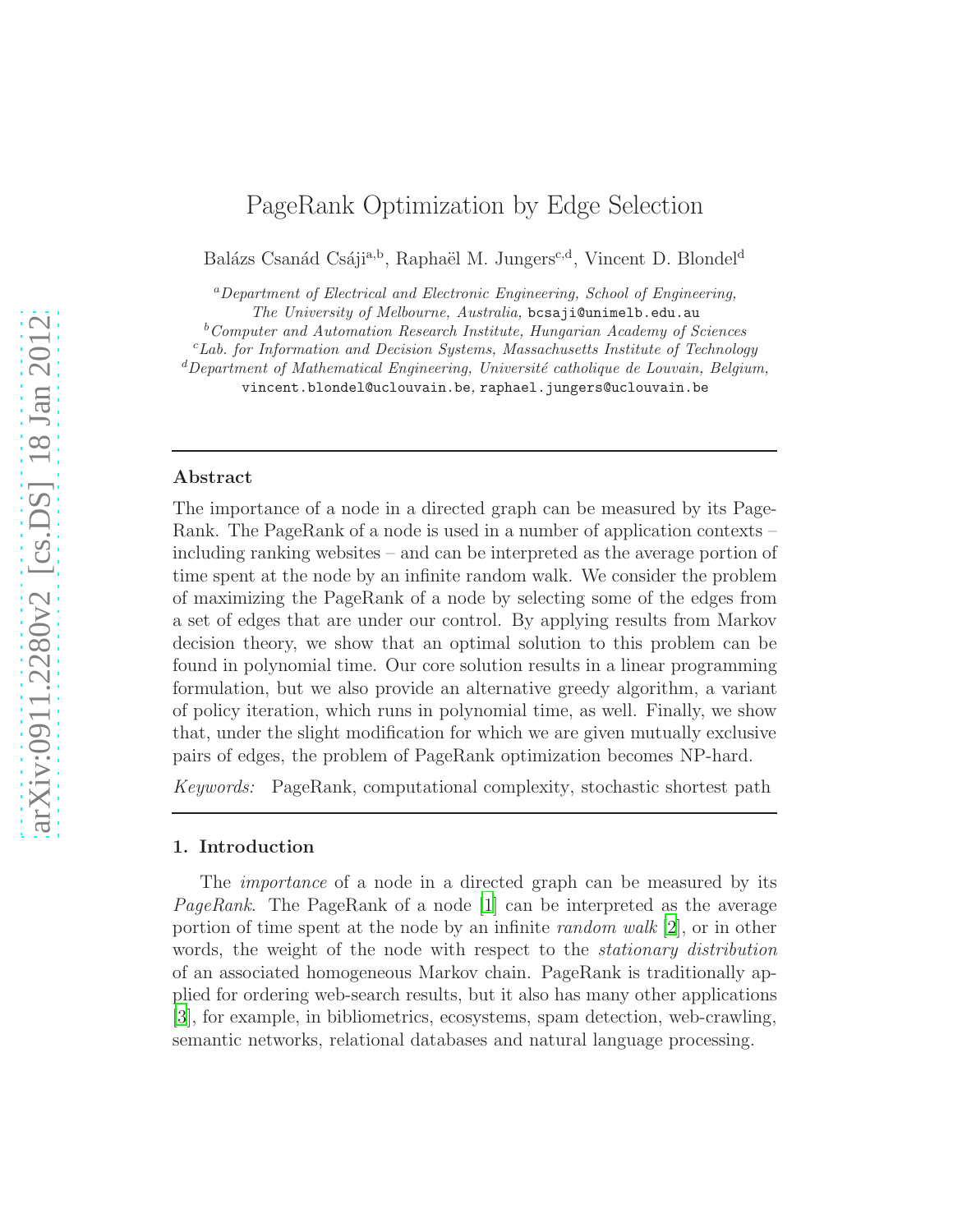It is of natural interest to search for the maximum or minimum PageRank that a node (e.g., a website) can have depending on the presence or absence of some of the edges (e.g., hyperlinks) in the graph [\[4](#page-28-3)]. For example, since PageRank is used for ordering web-search results, a web-master could be interested in increasing the PageRank of some of his websites by suitably placing hyperlinks on his own site or by buying advertisements or making alliances with other sites [\[5](#page-28-4), [6](#page-28-5)]. Another motivation is that of estimating the PageRank of a node in the presence of *missing information* on the graph structure. If some of the links on the internet are broken, for example, because the server is down or there are network traffic problems, we may have only partial information on the link structure of the web-graph. However, we may still want to estimate the PageRank of a website by computing the maximum and minimum PageRank that the node may possibly have depending on the presence or absence of the unknown, hidden hyperlinks [\[7\]](#page-28-6). These hidden edges are often referred to as *fragile links*.

It is known that if we place a new edge in a directed graph, the PageRank of the terminal node of the edge can only increase. Optimal linkage strategies are known for the case in which we want to optimize the PageRank of a node and we only have access to the edges starting from this node [\[5](#page-28-4)]. This first result has later been generalized to the case for which we are allowed to configure all of the edges starting from a given set of nodes [\[6](#page-28-5)].

The general problem of optimizing the PageRank of a node in the case where we are allowed to decide the absence or presence of the edges in a given *arbitrary* subset of edges is proposed by Ishii and Tempo [\[7](#page-28-6)]. They are motivated by the problem of "fragile links" and mention the lack of efficient, polynomial time algorithms to this problem. Then, using interval matrices, they propose an approximate solution to the problem.

Fercoq *et al*. [\[8](#page-28-7)] consider a continuous variant of PageRank optimization in which one can choose the intensity of the links. They allow affine coupling constraints, concave objective functions and apply convex programming.

In this paper we show that the PageRank optimization problem can be efficiently formulated as a *Markov decision process* (MDP), more precisely, as a *stochastic shortest path* (SSP) problem, and that it can therefore be solved in *polynomial time*. Our proof provides a *linear programming* formulation that can then be solved by standard techniques, but we propose a greedy algorithm, as well, which is a variant of the *policy iteration* algorithm. This latter method also runs in polynomial time, under some assumptions. Our main result on polynomial-time computability remains valid even if the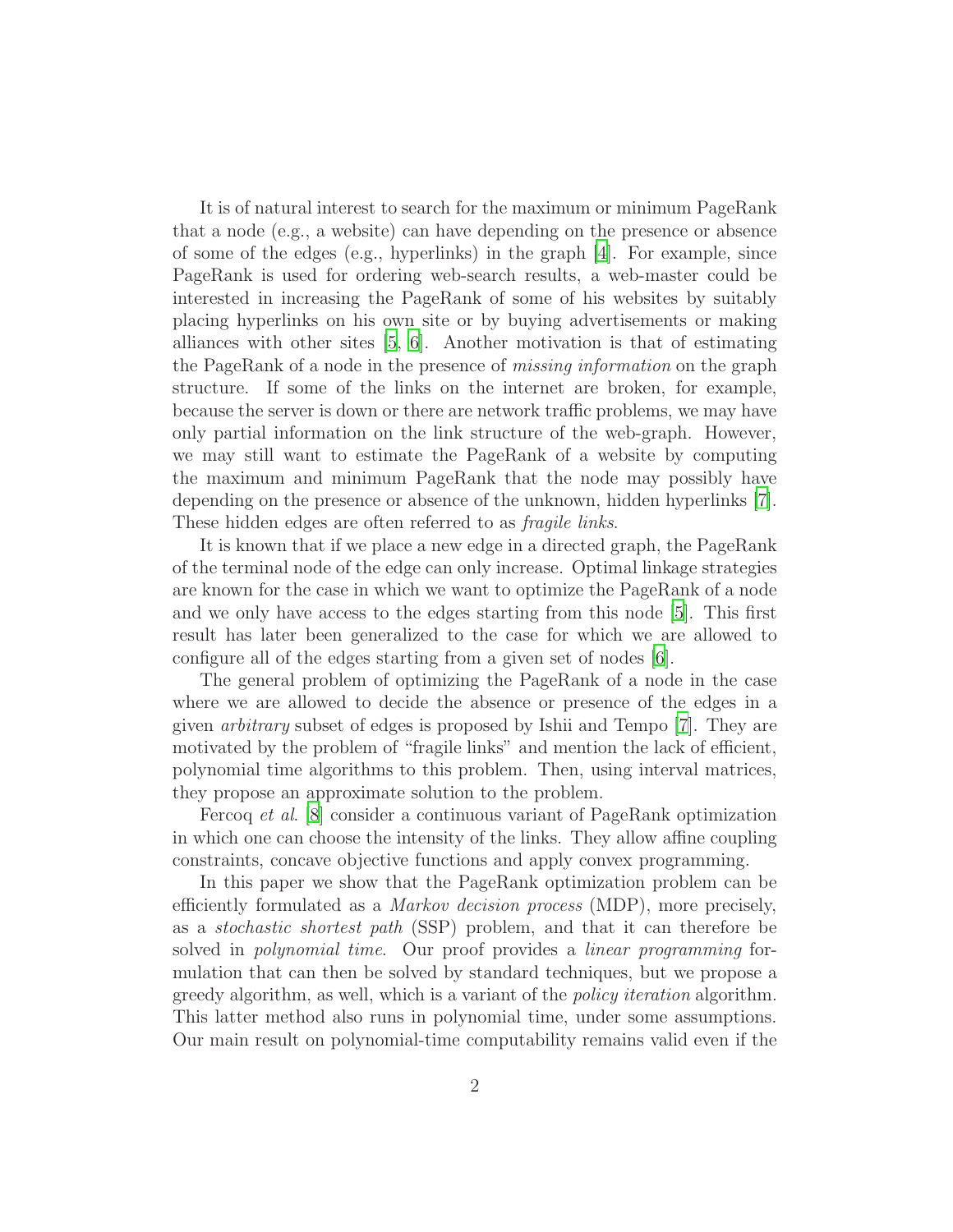*damping constant* and the *personalization vector* are part of the input and it does not depend on the particular way the *dangling nodes* are handled. We also prove that under the slight modification for which we are given mutually exclusive constraints between pairs of edges, the problem becomes *NP-hard*.

#### 2. Definitions and Preliminaries

In this section we define the concept of *PageRank* and the PageRank optimization problem as well as give a brief introduction to stochastic shortest path problems, a special class of Markov decision processes (MDPs).

## *2.1. PageRank*

Let  $\mathcal{G} = (\mathcal{V}, \mathcal{E})$  be a directed graph, where  $\mathcal{V} = \{1, \ldots, n\}$  is the set of vertices and  $\mathcal{E} \subseteq \mathcal{V} \times \mathcal{V}$  is the set of edges. First, for simplicity, we assume that  $G$  is *strongly connected*. The adjacency matrix of  $G$  is denoted by A. Since G is strongly connected, A is *irreducible*. We are going to define a *random walk* on the graph. If we are in node  $i$ , in the next step we will go to node j with probability  $1/deg(i)$  if j is an out-neighbor of i, where  $deg(\cdot)$ denotes out-degree. This defines a *Markov chain* with transition-matrix

<span id="page-2-0"></span>
$$
P \triangleq (D_A^{-1}A)^{\mathrm{T}} \qquad \text{with} \qquad D_A \triangleq diag(A\mathbb{1}) \qquad (1)
$$

where  $\mathbb{1} = \langle 1, \ldots, 1 \rangle^{\mathrm{T}}$  is the all-one vector and  $diag(\cdot)$  is an operator that creates a diagonal matrix from a vector, more precisely,  $(D_A)_{ii} \triangleq (A\mathbb{1})_i =$  $deg(i)$ . Note that P is a column (left) stochastic matrix and the chain can be interpreted as an infinite random walk on the graph (e.g., a random surfing).

The PageRank vector,  $\pi$ , of the graph is defined as the *stationary distribution* of the above described Markov chain, more precisely, as  $P\pi = \pi$ , where  $\pi \geq 0$  and  $\pi$ <sup>T</sup>1 = 1. Since *P* is an irreducible stochastic matrix, we know, e.g., from the Perron-Frobenius theorem, that  $\pi$  exists and is unique.

Now, we turn to the general case, when we do not assume that  $\mathcal G$  is strongly connected, it can be an arbitrary directed graph. In this case, there may be nodes which do not have any outgoing edges. They are usually referred to as *dangling nodes*. There are many ways to handle them [\[3\]](#page-28-2), for example, we can delete them, we can add a self-loop to them, each dangling node can be linked to an artificial node (sink) or we can connect each dangling node to every other node. This last solution can be interpreted as restarting the random walk from a random starting state if we reach a dangling node.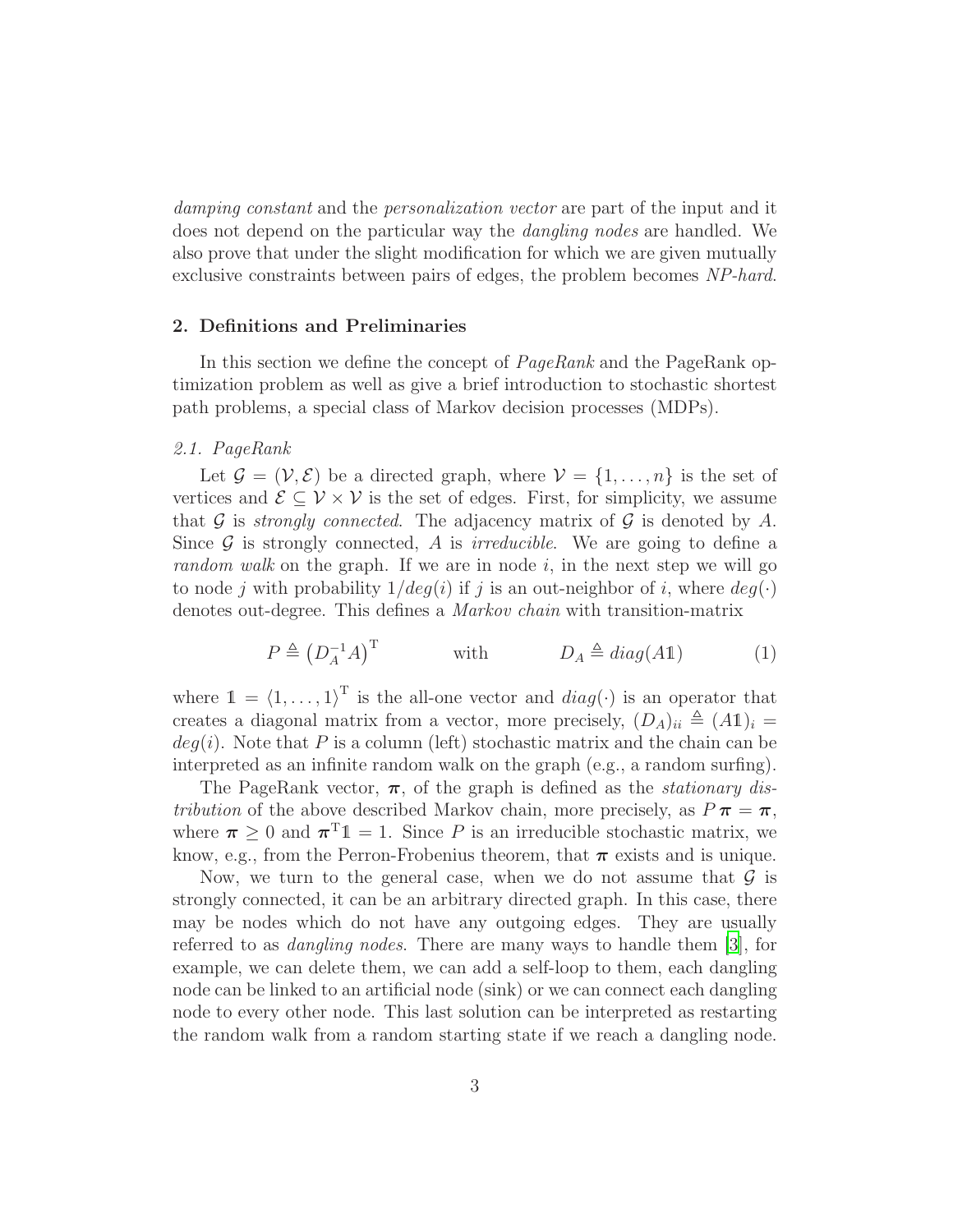Henceforth, we will assume that we have already dealt with the dangling nodes and, therefore, every node has at least one outgoing edge.

We can then define a Markov chain similarly to [\(1\)](#page-2-0), but this chain may not have a unique stationary distribution. To solve this problem, the PageRank vector is defined as the stationary distribution of the "Google matrix" [\[2\]](#page-28-1)

$$
G \triangleq (1 - c) P + c \, \mathbf{z} \mathbf{1}^{\mathrm{T}},\tag{2}
$$

where  $\boldsymbol{z} > 0$  is a *personalization vector* satisfying  $\boldsymbol{z}^{\mathrm{T}} \boldsymbol{\mathbb{1}} = 1$ , and  $c \in (0, 1)$  is a *damping constant*. In practice, values between 0.1 and 0.15 are usually applied for c and  $\boldsymbol{z} = (1/n) \boldsymbol{1}$  [\[3\]](#page-28-2). The Markov chain defined by G is *irreducible* and *aperiodic*, consequently, its stationary distribution uniquely exists and the Markov chain converges to it from any initial distribution [\[9](#page-28-8)].

An application of PageRank is that  $\pi(i)$  can be interpreted as the "importance" of node *i*. Therefore, we can use  $\pi$  to define a *total pre-order* on the nodes of the graph by treating  $i \lesssim j$  if and only if  $\pi(i) \leq \pi(j)$ .

The PageRank vector can be approximated by the iteration  $x_{n+1} \triangleq Gx_n$ , where  $x_0$  is an arbitrary stochastic vector, or it can be directly computed [\[5](#page-28-4)]

<span id="page-3-0"></span>
$$
\pi = c(I - (1 - c)P)^{-1}z,
$$
\n(3)

where I denotes the  $n \times n$  identity matrix. Since  $c \in (0,1)$  and P is stochastic, matrix  $I - (1 - c)P$  is strictly diagonally dominant, thus invertible.

#### *2.2. PageRank Optimization*

We will investigate a problem in which a subset of links are "fragile", i.e., we do not know whether they are present in the graph or we have control over them, and we want to compute the maximum (or minimum) PageRank that a specific node can have [\[7\]](#page-28-6). More precisely, we are given a digraph  $\mathcal{G} = (\mathcal{V}, \mathcal{E})$ , a node  $v \in \mathcal{V}$  and a set  $\mathcal{F} \subseteq \mathcal{E}$  corresponding to those edges which are under our control. It means that we can choose which edges in F are present and which are absent, but the edges in  $\mathcal{E} \setminus \mathcal{F}$  are fixed, they must exist in the graph. We will call any  $\mathcal{F}_+ \subseteq \mathcal{F}$  a *configuration* of fragile links:  $\mathcal{F}_+$  determines those edges that we add to the graph, while  $\mathcal{F}_- = \mathcal{F} \setminus \mathcal{F}_+$  denotes those edges which we remove. The PageRank of v under the  $\mathcal{F}_+$  configuration is defined as the PageRank of v w.r.t. the graph  $\mathcal{G}_0 = (\mathcal{V}, \mathcal{E} \setminus \mathcal{F}_-)$ . The problem is the following: how should we configure the fragile links to maximize (or minimize) the PageRank of a given node  $v$ ?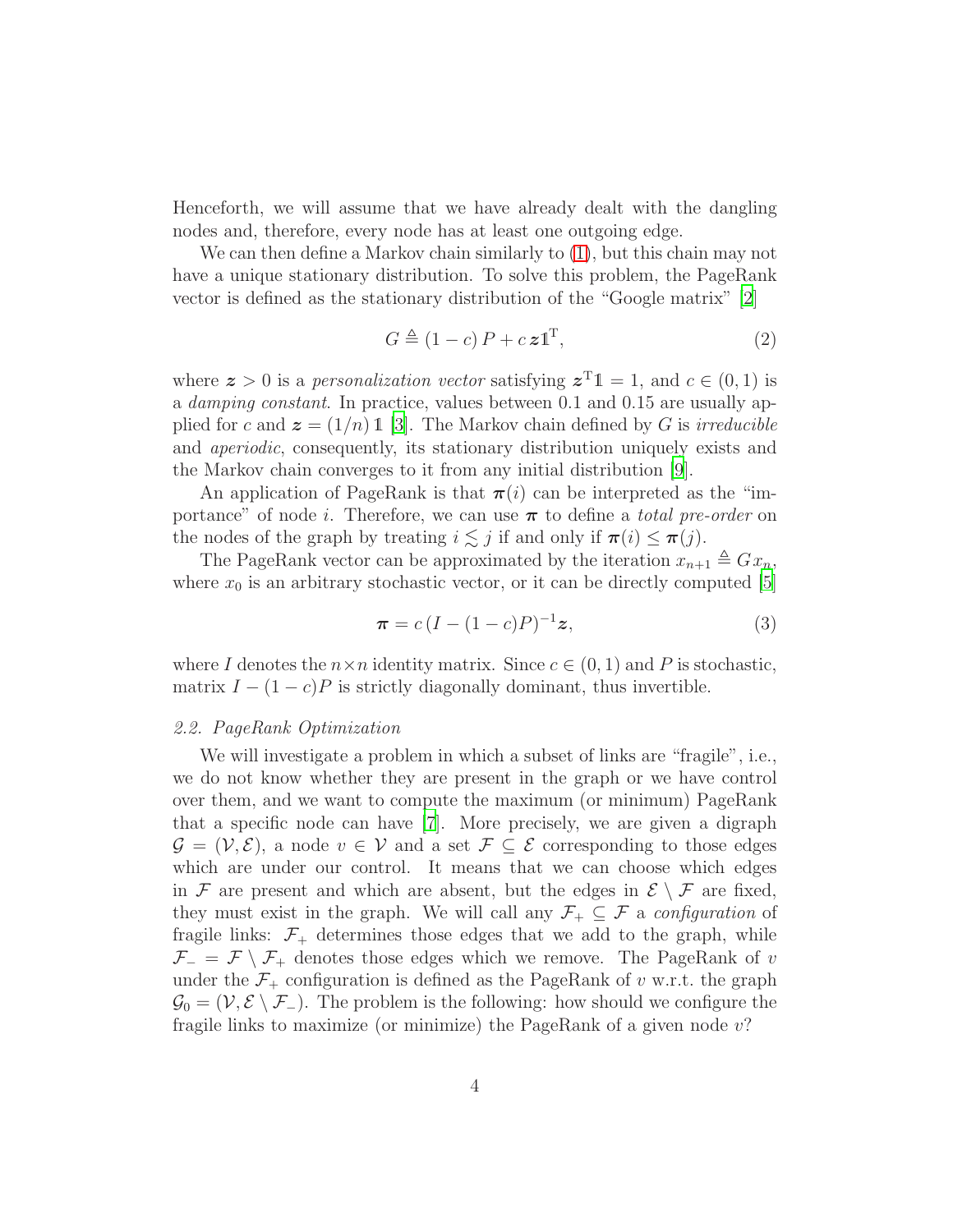| THE MAX-PAGERANK PROBLEM |                                                                                                                                                                            |  |
|--------------------------|----------------------------------------------------------------------------------------------------------------------------------------------------------------------------|--|
| <i>Instance:</i>         | A digraph $\mathcal{G} = (\mathcal{V}, \mathcal{E})$ , a node $v \in \mathcal{V}$ and a set of controllable edges $\mathcal{F} \subseteq \mathcal{E}$ .                    |  |
| <i>Optional:</i>         | A damping constant $c \in (0,1)$ and a stochastic personalization vector z.                                                                                                |  |
| Task:                    | Compute the maximum possible PageRank of $v$ by changing the edges in $\mathcal F$<br>and provide a configuration of edges in $\mathcal F$ for which the maximum is taken. |  |

The Min-PageRank problem, which can be used, e.g., to obtain a sharp lower bound on the PageRank of a node in case the link structure is only partially known, can be stated similarly. We will concentrate on Max-PageRank, but a straightforward modification of our method can deal with the Min problem, as well. We will show that Max-PageRank can be solved in polynomial time, under the Turing model of computation, even if the damping constant and the personalization vector are part of the input, i.e., not fixed.

Of course, in particular instance of the Max-PageRank problem, there are finitely many configurations, thus, we can try to compute them one-by-one. If we have d fragile links, there are  $2^d$  possible graphs. The PageRank vector of a graph can be computed in  $O(n^3)$  via a matrix inversion<sup>[1](#page-4-0)</sup>. The resulting "exhaustive search" algorithm has  $O(n^{3}2^d)$  time complexity.

Note that if the graph was *undirected*, the Max-PageRank problem would be easy. We know [\[10](#page-28-9)] that a random walk on an undirected graph, a timereversible Markov chain, has the stationary distribution  $\pi(i) = deg(i)/2m$ for all nodes i, where m denotes the number of edges and  $deg(i)$  is the degree of node i. Hence, in order to maximize the PageRank of a given node  $v$ , we should keep edge  $(i, j) \in \mathcal{F}$  if and only if  $i = v$  or  $j = v$ .

## <span id="page-4-1"></span>*2.3. Stochastic Shortest Path Problems*

In this section we give an overview on stochastic shortest path problems, since our solutions to PageRank optimization are built upon their theory.

*Stochastic shortest path* (SSP) problems are generalizations of (deterministic) shortest path problems [\[11](#page-29-0)]. In an SSP problem the transitions between the nodes are uncertain, but we have some control over their probability distributions. We aim at finding a control policy (a function from nodes to controls) that minimizes the expected (cumulative) cost of reaching a given target state. SSP problems are finite, undiscounted *Markov decision processes* (MDPs) with an absorbing, cost-free termination state.

<span id="page-4-0"></span><sup>&</sup>lt;sup>1</sup>It can be done a little faster, in  $O(n^{2.376})$ , using the Coppersmith-Winograd method.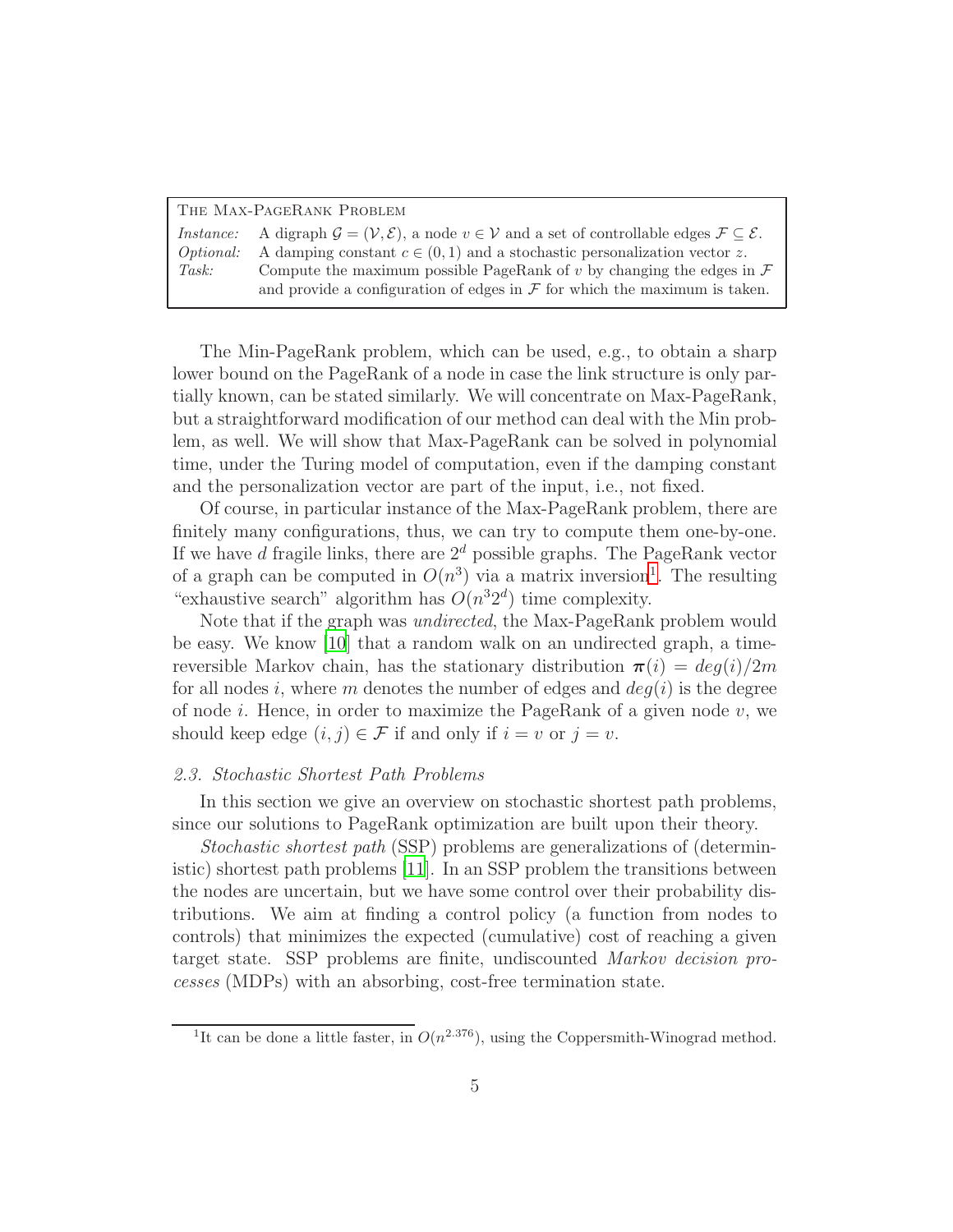An SSP problem can be stated as follows. We have given a finite set of *states*, S, and a finite set of control *actions*, U. For simplicity, we assume that  $\mathbb{S} = \{1, \ldots, n, n+1\}$ , where  $\tau = n+1$  is a special state, the *target* or *termination* state. In each state i we can choose an action  $u \in \mathcal{U}(i)$ , where  $\mathcal{U}(i) \subseteq \mathbb{U}$  is the set of allowed actions in state i. After the action was chosen, the system moves to state j with probability  $p(j | i, u)$  and we incur cost  $g(i, u, j)$ . The cost function is real valued and the transition-probabilities are, of course, nonnegative as well as they sum to one for each state i and action u. The target state is *absorbing* and *cost-free* that is, if we reach state  $\tau$ , we remain there forever without incurring any more costs. More precisely, for all  $u \in \mathcal{U}(\tau)$ ,  $p(\tau | \tau, u) = 1$  and  $q(\tau, u, \tau) = 0$ .

The problem is to find a control *policy* such that it reaches state  $\tau$  with probability one and minimizes the expected costs, as well. A (stationary, Markov) *deterministic* policy is a function from states to actions,  $\mu : \mathbb{S} \to \mathbb{U}$ . A *randomized* policy can be formulated as  $\mu : \mathbb{S} \to \Delta(\mathbb{U})$ , where  $\Delta(\mathbb{U})$ denotes the set of all probability distributions over set U. It can be shown that every such policy induces a *Markov chain* on the state space [\[12](#page-29-1)]. A policy is called *proper* if, using this policy, the termination state will be reached with probability one, and it is *improper* otherwise. The *value* or  $cost-to-qo$  function of policy  $\mu$  gives us the expected total costs of starting from a state and following  $\mu$  thereafter; that is,

$$
J^{\mu}(i) \triangleq \lim_{k \to \infty} \mathbb{E}_{\mu} \left[ \sum_{t=0}^{k-1} g(i_t, u_t, i_{t+1}) \middle| i_0 = i \right], \tag{4}
$$

for all states i, where  $i_t$  and  $u_t$  are random variables representing the state and the action taken at time  $t$ , respectively. Naturally,  $i_{t+1}$  is of distribution  $p(\cdot | i_t, u_t)$  and  $u_t$  is of distribution  $\mu(i_t)$ ; or  $u_t = \mu(i_t)$  in case we apply a deterministic policy. Note that by applying a proper policy, we arrive at a finite horizon problem, however, the length of the horizon may be random and may depend on the applied control policy, as well.

We say that  $\mu_1 \leq \mu_2$  if and only if for all states i,  $J^{\mu_1}(i) \leq J^{\mu_2}(i)$ . A policy is (uniformly) *optimal* if it is better than or equal to all other policies. There may be many optimal policies, but assuming that (A1) there exists at least one proper policy and (A2) every improper policy yields infinite cost for at least one initial state, they all share the same unique optimal value function,  $J^*$ . Then, function  $J^*$  is the unique solution of the *Bellman*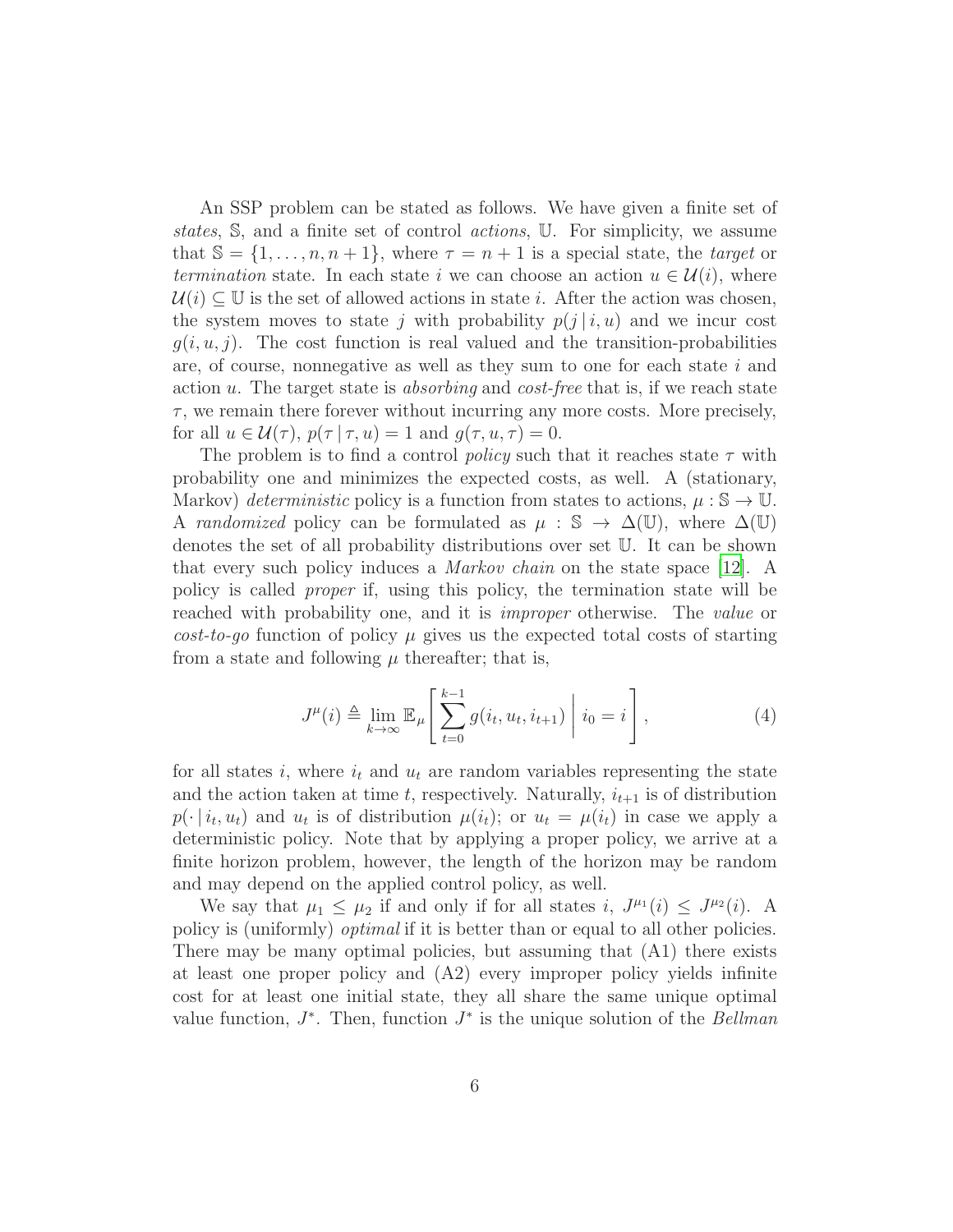*optimality equation,*  $T J^* = J^*$ , where T is the *Bellman operator* [\[11](#page-29-0)], that is,

$$
(TJ)(i) \triangleq \min_{u \in \mathcal{U}(i)} \sum_{j=1}^{n+1} p(j \mid i, u) \Big[ g(i, u, j) + J(j) \Big], \tag{5}
$$

for all states  $i \in \mathbb{S}$  and value functions  $J : \mathbb{S} \to \mathbb{R}$ . The Bellman operator of a (randomized) policy  $\mu$  is defined for all state i as

$$
(T_{\mu}J)(i) \triangleq \sum_{u \in \mathcal{U}(i)} \mu(i, u) \sum_{j=1}^{n+1} p(j \mid i, u) \Big[ g(i, u, j) + J(j) \Big],
$$
 (6)

where  $\mu(i, u)$  is the probability that policy  $\mu$  chooses action u in state i.

Given the assumptions above, *value iteration* converges in SSPs [\[13](#page-29-2)],

$$
\lim_{k \to \infty} T_{\mu}^k J = J^{\mu}, \qquad \lim_{k \to \infty} T^k J = J^*.
$$
\n(7)

Operators  $T$  and  $T_{\mu}$  are *monotone* and, assuming that (APP) all policies are proper, T and  $T_{\mu}$  are *contractions* w.r.t. a weighted maximum norm [\[11\]](#page-29-0).

From a given value function  $J$ , it is straightforward to get a policy, e.g., by applying a *greedy* policy [\[11\]](#page-29-0) with respect to J that is, for all state i,

$$
\mu(i) \in \underset{u \in \mathcal{U}(i)}{\arg \min} \sum_{j=1}^{n+1} p(j \mid i, u) \left[ g(i, u, j) + J(j) \right]. \tag{8}
$$

There are several solution methods for solving MDPs, e.g., in the fields of *reinforcement learning* and [neuro-] *dynamic programming*. Many of these algorithms aim at finding (or approximating) the optimal value function, since good approximations to  $J^*$  directly lead to good policies [\[11\]](#page-29-0). General solution methods include value iteration, policy iteration, Gauss-Seidel method, Q-learning, SARSA and  $TD(\lambda)$ : temporal difference learning [\[11](#page-29-0), [12](#page-29-1), [14\]](#page-29-3).

Later, we will apply a variant of the *policy iteration* (PI) algorithm. The basic version of PI works as follows. We start with an arbitrary *proper* policy,  $\mu_0$ . In iteration k we first *evaluate* the actual policy,  $\mu_k$ , by solving the linear system,  $T_{\mu_k}J^{\mu_k}=J^{\mu_k}$ , and then we *improve* the policy by defining  $\mu_{k+1}$  as the greedy policy w.r.t.  $J^{\mu_k}$ . The algorithm terminates if  $J^{\mu_k} = J^{\mu_{k+1}}$ . Assuming (A1) and (A2), PI generates an improving sequence of proper policies and it always finds an optimal solution in a finite number of iterations [\[11](#page-29-0)].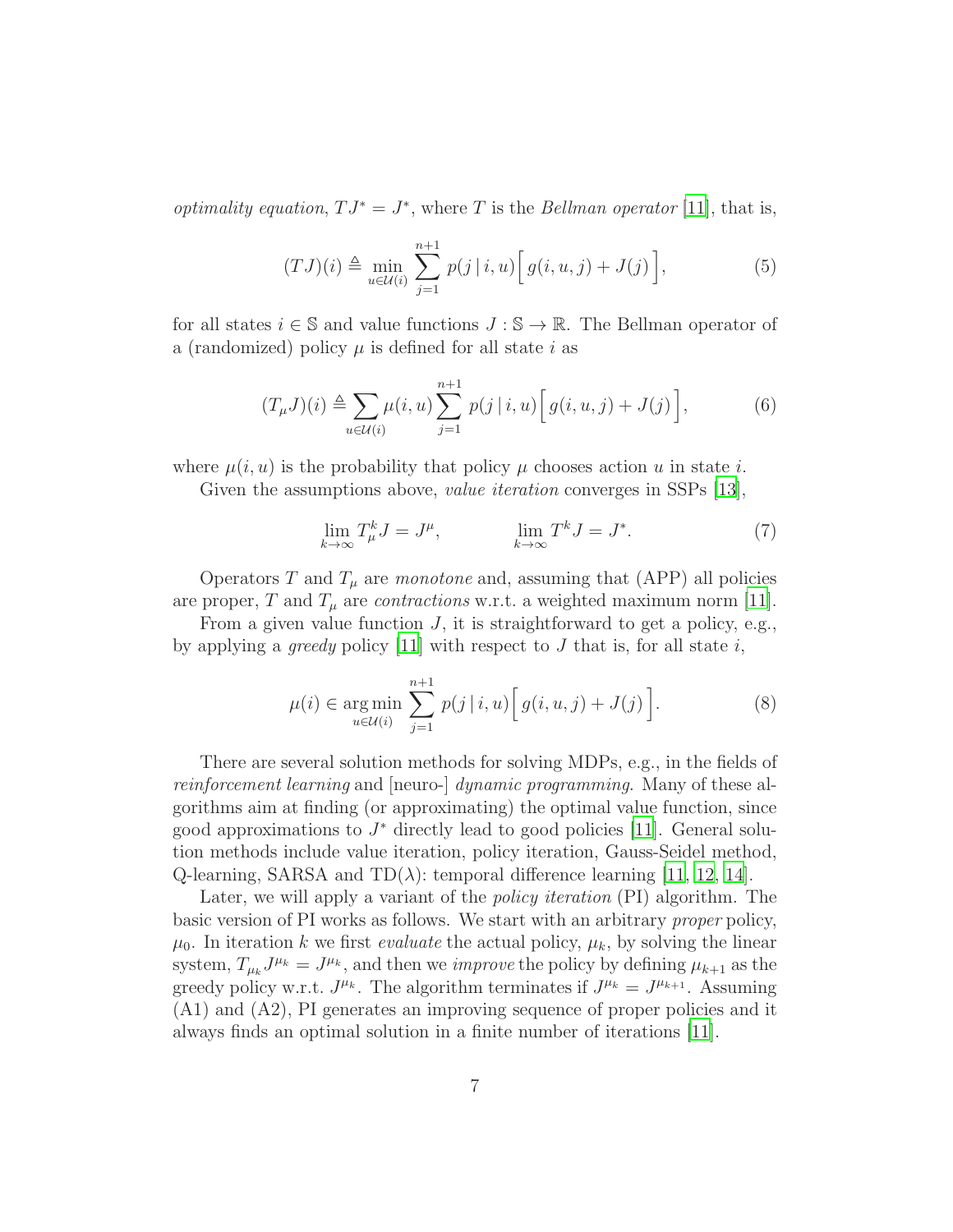It is known that all of the three classical variants of MDPs (finite horizon, infinite horizon discounted cost and infinite horizon average cost) can be solved in polynomial time [\[15\]](#page-29-4). Moreover, these classes of problems are Pcomplete [\[16\]](#page-29-5). In the case of SSP problems, they can be reformulated as *linear programming* (LP) problems [\[11\]](#page-29-0), more precisely, the optimal cost-togo,  $J^*(1), \ldots, J^*(n)$ , solves the following LP in variables  $x_1, \ldots, x_n$ :

$$
\text{maximize} \qquad \sum_{i=1}^{n} x_i \tag{9a}
$$

subject to 
$$
x_i \leq \sum_{j=1}^{n+1} p(j|i, u) \Big[ g(i, u, j) + x_j \Big]
$$
(9b)

for all states i and actions  $u \in \mathcal{U}(i)$ . Note that the value of the termination state,  $x_{n+1}$ , is fixed at zero. This LP has n variables and  $O(nm)$  constraints, where  $m$  is the maximum number of allowed actions per state. Knowing that an LP can be solved in polynomial time [\[17\]](#page-29-6) (in the number of variables, the number of constraints and the binary size of the input), this reformulation already provides a way to solve an SSP problem in *polynomial time*.

Assuming that all policies are proper (APP), the state space can be *partitioned* into nonempty subsets  $S_1, \ldots, S_r$  such that for any  $1 \leq q \leq r$ , state  $i \in S_q$  and action  $u \in \mathcal{U}(i)$ , there exists some  $j \in {\tau} \cup S_1 \cup \cdots \cup S_{q-1}$ such that  $p(j | i, u) > 0$ . Then, if assumption (APP) holds, value iteration can find an optimal policy after a number of iterations that is bounded by a polynomial in L (the binary input size) and  $\eta^{-2r}$ , where  $\eta$  is the smallest positive transition probability [\[18\]](#page-29-7). Since policy iteration converges no more slowly than value iteration [\[19](#page-29-8)], policy iteration also terminates in iterations bounded by a polynomial in L and  $\eta^{-2r}$ , assuming (APP).

## 3. PageRank Optimization as a Markov Decision Process

Before we prove that efficient algorithms to Max-PageRank do exist, first, we recall a basic fact about stationary distributions of Markov chains.

Let  $(X_0, X_1, ...)$  denote a time-homogeneous Markov chain defined on a finite set  $\Omega$ . The *expected first return time* of a state  $i \in \Omega$  is defined as

$$
\varphi(i) \triangleq \mathbb{E} \left[ \inf \{ t \ge 1 : X_t = i \} \mid X_0 = i \right]. \tag{10}
$$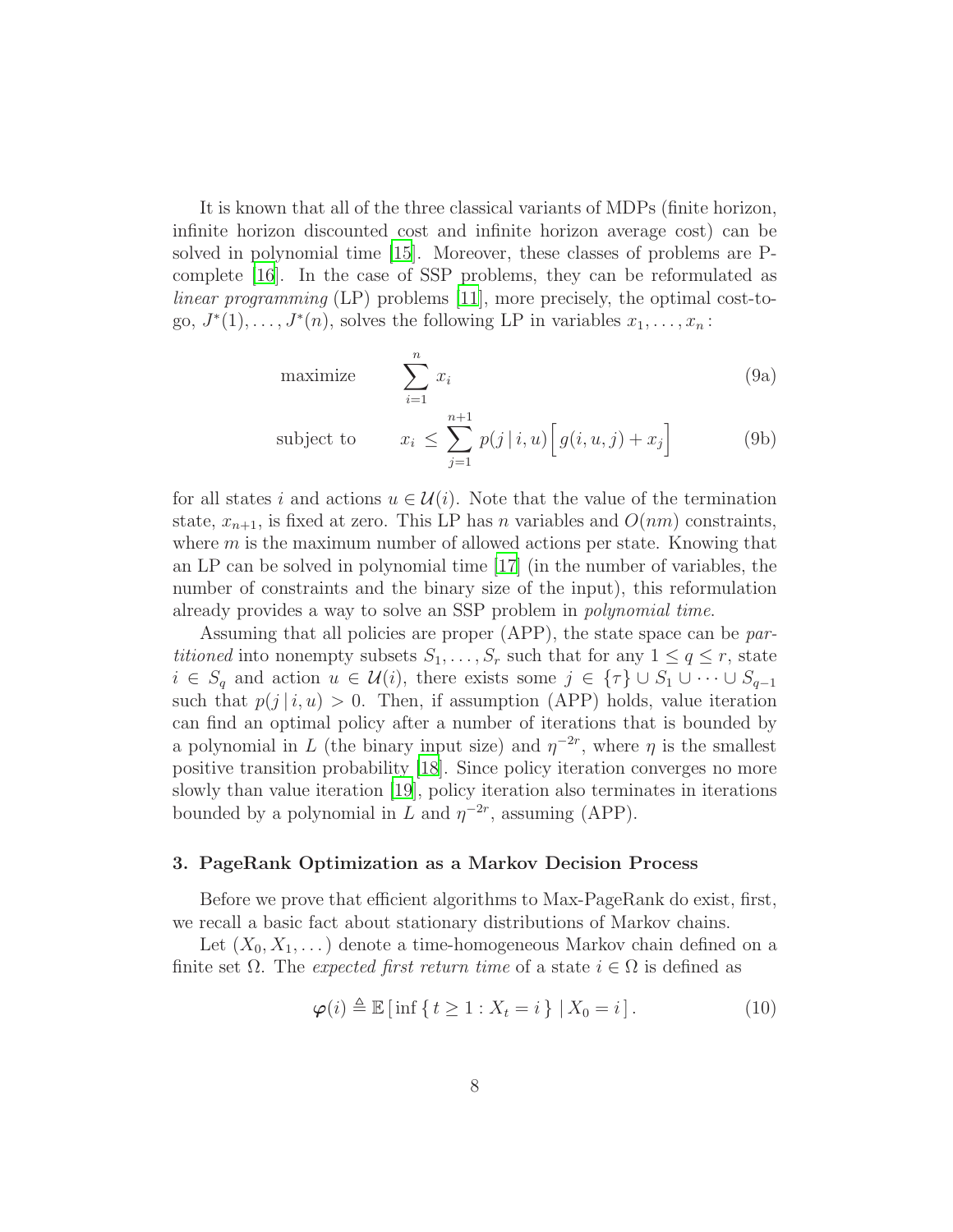If state *i* is *recurrent*, then  $\varphi(i)$  is finite. Moreover, if the chain is irreducible,

<span id="page-8-0"></span>
$$
\boldsymbol{\pi}(i) = \frac{1}{\boldsymbol{\varphi}(i)},\tag{11}
$$

for all states i, where  $\pi$  is the stationary distribution of the Markov chain [\[9\]](#page-28-8). This naturally generalizes to *unichain* processes, viz., when we have a single *communicating class* of states and possibly some *transient* states. In this case we need the convention that  $1/\infty = 0$ , since the expected first return time to transient states is  $\infty$ . Hence, the stationary distribution of state i can be interpreted as the *average portion of time* spent in i during an infinite random walk. It follows from equation [\(11\)](#page-8-0) that the problem of maximizing [minimizing] the PageRank of a node is equivalent to the problem of minimizing [maximizing] the expected first return time to this node.

We will show that the Max-PageRank problem can be efficiently formulated as a *stochastic shortest path* (SSP) problem [\[11\]](#page-29-0), where "efficiently" means that the construction (reduction) takes polynomial time. First, we will consider the PageRank optimization *without damping*, namely  $c = 0$ , but later, we will extend the model to the case of damping and personalization, as well. We will start with a simple, but intuitive reformulation of the problem. Though, this reformulation will not ensure that Max-PageRank can be solved in polynomial time, it is good to demonstrate the main ideas and to motivate the refined solution.

#### <span id="page-8-1"></span>*3.1. Assumptions*

First, we will make two assumptions, in order to simplify the presentation of the construction, but later, in the main theorem, they will be relaxed.

- (AD) *Dangling Nodes Assumption* : We assume that there is a fixed (not fragile) outgoing edge from each node of the graph. This assumption guarantees that there are no dangling nodes as well as there are no nodes with only fragile links (which would be latent dangling nodes).
- (AR) *Reachability Assumption* : We also assume that for at least one configuration of fragile links we have a unichain process and node  $v$  is recurrent, namely, we can reach node  $v$  with positive probability from all nodes of the graph. This assumption is required to have a well-defined PageRank for at least one configuration. In our SSP formulation this assumption will be equivalent to assuming that there is at least one *proper* policy.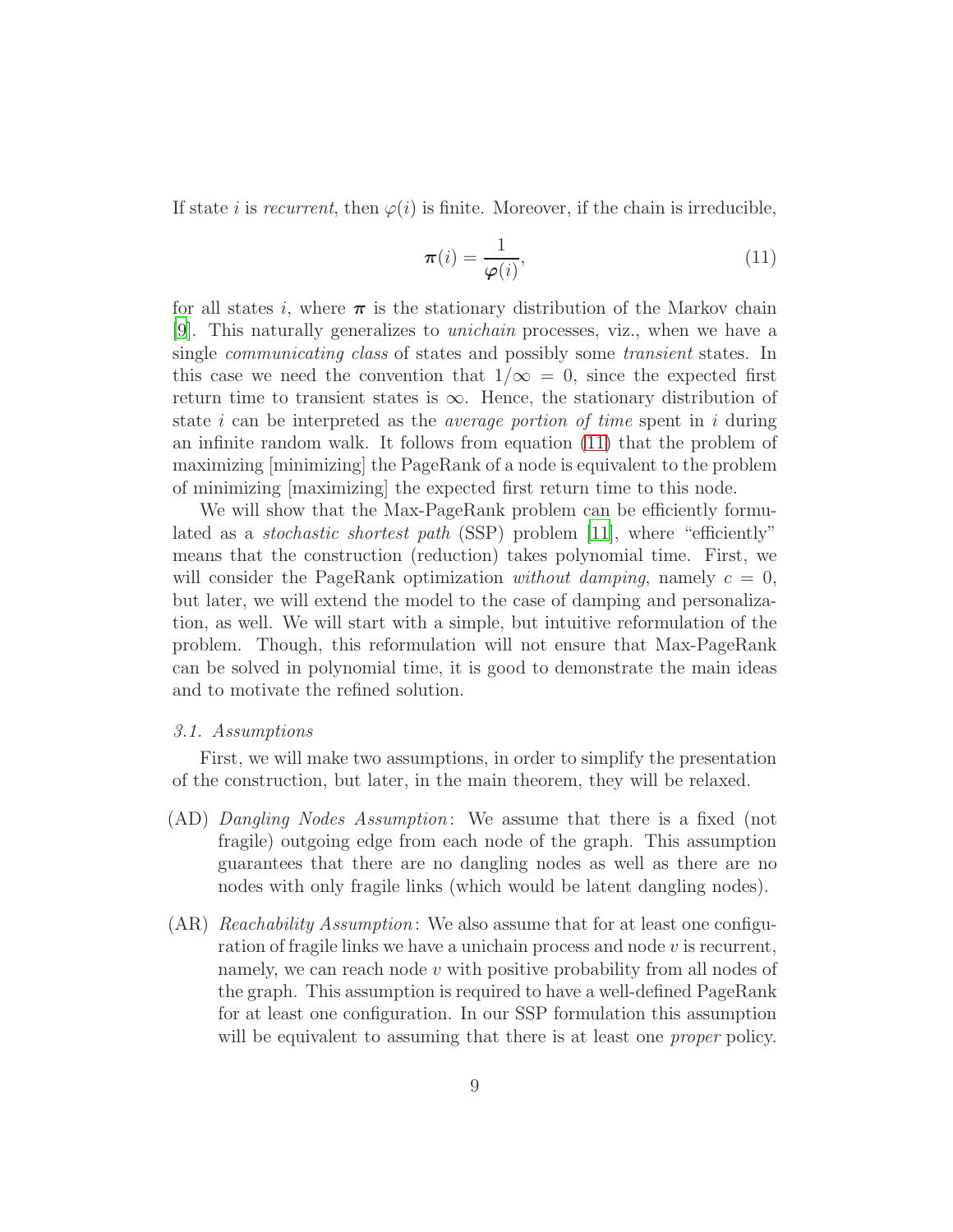In case of damping, this assumption is automatically satisfied, as the Markov chain will be irreducible, and accordingly, unichain. On the other hand, irrespective of how we configure fragile links, all policies in the corresponding SSP problem are proper.

### <span id="page-9-0"></span>*3.2. Simple SSP Formulation*

First, let us consider an instance of Max-PageRank. We are going to build an associated SSP problem that solves the original PageRank optimization problem. The *states* of the MDP are the nodes of the graph, except for  $v$  which we "split" into two parts and replace by two new states:  $v_s$  and  $v_t$ . Intuitively, state  $v_s$  will be our "starting" state: it has all the outgoing edges of  $v$  (both fixed and fragile), but it does not have any incoming edges. The "target" state will be  $v_t$ : it has all the incoming edges of node  $v$  and, additionally, it has only one outgoing edge: a self-loop. Note that  $\tau = v_t$ , namely,  $v_t$  is the *absorbing termination state* of the associated SSP problem.



Figure 1: SSP reformulation: the starting state is  $s = v_s$ , the target state is  $t = v_t$  and the dashed edges denote fragile links. The original nodes in the rectangle exclude  $v$ .

An *action* in state i is to select a subset of fragile links (starting from i) which we "turn on" (activate). All other fragile links from  $i$  will be "turned" off" (deactivated). Thus, in state i the allowed set of actions is  $\mathcal{U}(i) \triangleq \mathcal{P}(\mathcal{F}_i)$ , where  $P$  is the power set and  $\mathcal{F}_i$  is the set of outgoing fragile links from *i*.

Let us assume that we are in state i, where there are  $a_i \geq 1$  fixed outgoing edges and we have activated  $b_i(u) \geq 0$  fragile links, determined by action  $u \in$  $\mathcal{U}(i)$ . Then, the *transition-probability* to all states j that can be reached from state *i* using a fixed or an activated fragile link is  $p(j | i, u) \triangleq 1/(a_i + b_i(u)).$ 

We define the *immediate-cost* of all actions as one, except for the actions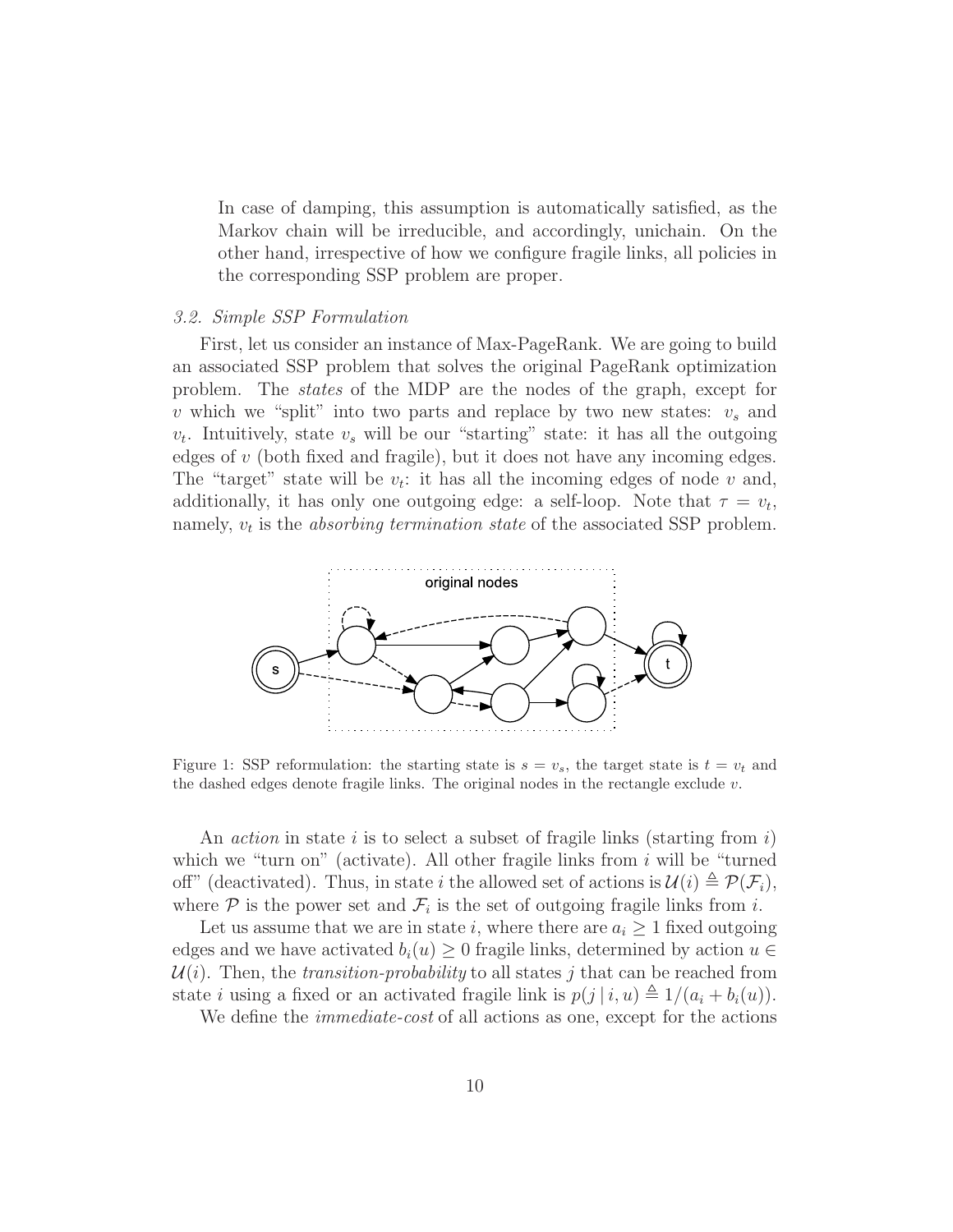taken at the cost-free target state. Thus, the immediate-cost function is

$$
g(i, u, j) \triangleq \begin{cases} 0 & \text{if } i = v_t, \\ 1 & \text{otherwise,} \end{cases}
$$
 (12)

for all states  $i$ ,  $j$  and actions u. Note that taking an action can be interpreted as performing a step in the random walk. Therefore, the expected cumulative cost of starting from state  $v_s$  until we reach the target state  $v_t$  is equal to the expected number of steps until we first return to node  $v$  according to our original random walk. It follows, that the above defined SSP formalizes the problem of *minimizing* the expected first return time to state v. Hence, its solution is equivalent to *maximizing* the PageRank of node v.

Each allowed deterministic *policy*  $\mu$  defines a potential way to configure the fragile links. Moreover, the  $v_s$  component of the cost-to-go function,  $J^{\mu}(v_s)$ , is the expected first return time to v using the fragile link configuration of  $\mu$ . Therefore, we can compute the PageRank of node  $v$  by

$$
\boldsymbol{\pi}(v) = \frac{1}{J^{\mu}(v_s)},\tag{13}
$$

where we applied the convention of  $1/\infty = 0$ , which is needed when v is not recurrent under  $\mu$ . Thus, the maximal PageRank of v is  $1/J^*(v_s)$ .

Most solution algorithms compute the optimal cost-to-go function,  $J^*$ , but even if we use a direct policy search method, it is still easy to get back the value function of the policy. We can compute, for example, the expected first return time if we configure the fragile links according to policy  $\mu$  as follows. For simplicity, assume that  $v_s = 1$ , then

$$
J^{\mu}(1) = \mathbb{1}^{\mathrm{T}}(I - P_{\mu})^{-1}e_1,\tag{14}
$$

where  $e_j$  is j-th canonical basis vector, I is an  $n \times n$  identity matrix and  $P_{\mu}$  is the *substochastic* transition matrix of the corresponding SSP problem without the row and column of the target state,  $v_t$ , if we configure the fragile links according to policy  $\mu$ . Regarding the invertibility of  $I - P_{\mu}$  note that

$$
(I - P_{\mu})^{-1} = \sum_{n=0}^{\infty} P_{\mu}^{n},
$$
\n(15)

and we know that this *Neumann series* converges if  $\varrho(P_\mu) < 1$ , where  $\varrho(\cdot)$ denotes *spectral radius*. Thus,  $(I - P_\mu)^{-1}$  is well-defined for all *proper* policies, since it is easy to see that policy  $\mu$  is proper if and only if  $\varrho(P_{\mu}) < 1$ .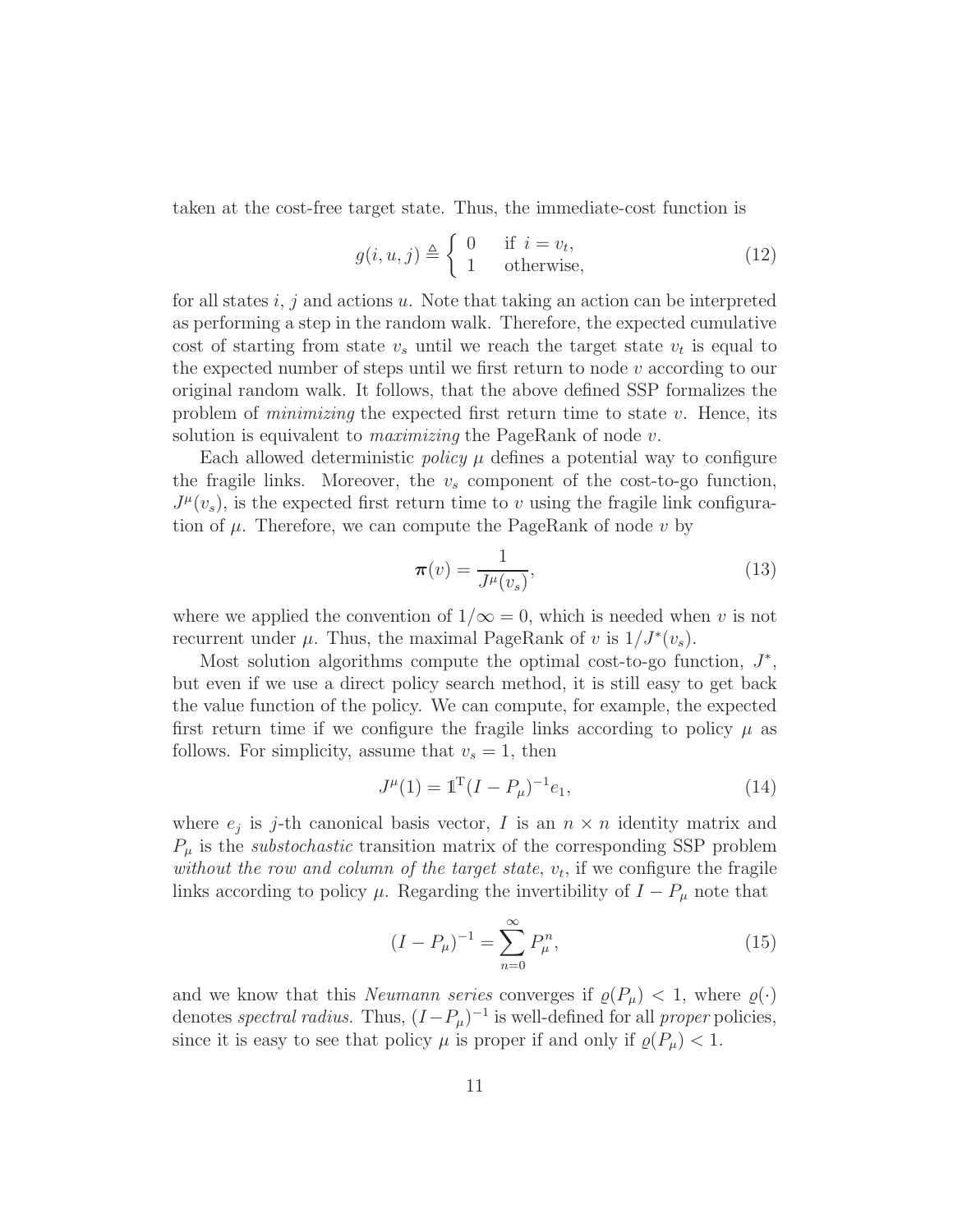It is known that MDPs can be solved in polynomial time in the number of states,  $N$ , and the maximum number of actions per state,  $M$  (and the maximum number of bits required to represent the components,  $L$ ), e.g., by linear programming [\[15,](#page-29-4) [16](#page-29-5)]. The size of the state space of the current formulation is  $N = n + 1$ , where *n* is the number of vertices of the original graph, but, unfortunately, its action space does not have a polynomial size. For example, if we have maximum  $m$  fragile links leaving a node, we have  $2^m$  possible actions to take, namely, we could switch each fragile link independently on or off, consequently,  $M = 2^m$ . Since  $m = O(n)$ , from the current reformulation of problem, we have that there is a solution which is polynomial but in  $2^n$ , which is obviously not good enough. However, we can notice that if we restrict the maximum number of fragile links per node to a constant,  $k$ , then we could have a solution which is polynomial in  $n$  (since the maximum number of actions per state becomes constant:  $2<sup>k</sup>$ ). This motivates our refined solution, in which we reduce the maximum number of actions per state to two while only slightly increasing the number of states.

## <span id="page-11-0"></span>*3.3. Refined SSP Formulation*

Now, we present a refined SSP formulation which will be the base of the proof that shows the polynomial time computability of Max-PageRank.

We are going to modify our previous SSP formulation. The key idea will be to introduce an *auxiliary state* for each fragile link. Therefore, if we have a fragile link from node i to node j in the original graph, we place an artificial state,  $f_{ij}$ , "between" them in the refined reformulation. The refined transition-probabilities are as follows. Let us assume that in node i there were  $a_i \geq 1$  fixed outgoing edges and  $b_i \geq 0$  fragile links. Now, in the refined formulation, in state  $i$  we have only one available action which brings us uniformly, with  $1/(a_i + b_i)$  probability, to state j or to state  $f_{ij}$ depending respectively on whether there was a fixed or a fragile link between i and j. Notice that this probability is *independent* of how many fragile links are turned on, it is always the same. In each auxiliary state  $f_{ij}$  we have two possible actions: we could either turn the fragile link on or off. If our action is "on" (activation), we go with *probability one* to state j, however, if our action is "off" (deactivation), we return with *probability one* to state i.

We should check whether the transition-probabilities between the original nodes of graph are not affected by this reformulation (it is illustrated by Figure [2\)](#page-12-0). Suppose, we are in node  $i$ , where there are  $a$  fixed and  $b$  fragile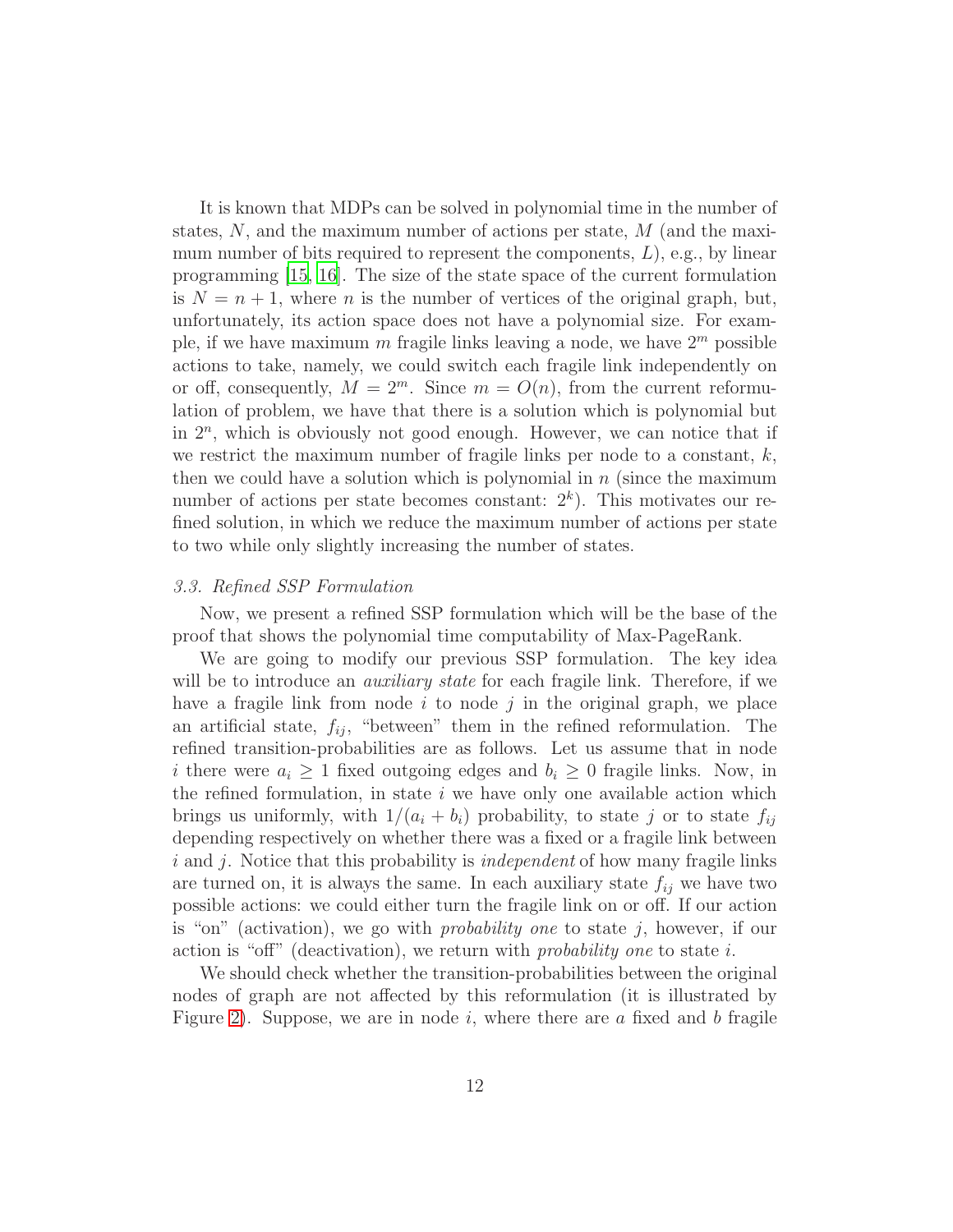links<sup>[2](#page-12-1)</sup>, and we have turned  $k$  of the fragile links on. Then, the transitionprobability to each node  $j$ , which can be reached via a fixed or an activated fragile link, should be  $1/(a+k)$ . In our refined reformulation, the immediate transition-probability from state i to state j is  $1/(a + b)$ , however, we should not forget about those  $b - k$  auxiliary nodes in which the fragile links are deactivated and which lead back to state  $i$  with probability one, since, after we returned to state i we have again  $1/(a + b)$  probability to go to state j an so on. Now, we will compute the probability of eventually arriving at  $j$  if we start in i and only visit auxiliary states meantime.



<span id="page-12-0"></span>Figure 2: An example for inserting auxiliary states for fragile links. The left hand side presents the original situation, in which dashed edges are fragile links. The right hand side shows the refined reformulation, where the dotted edges represent possible actions.

To simplify the calculations, let us temporarily replace each edge leading to an auxiliary state corresponding to a *deactivated* fragile link with a self-loop. We can safely do so, since these states lead back to state  $i$  with probability one, therefore, the probability of eventually arriving at node  $j$ does not change by this modification. After this modification, the probability of arriving at state  $j$  if one starts in state  $i$  can be written as

$$
\mathbb{P}(\exists t: X_t = j \,|\, \forall \, s < t: X_s = i) = \tag{16a}
$$

$$
= \sum_{t=1}^{\infty} \mathbb{P}\left(X_t = j \,|\, X_{t-1} = i\right) \prod_{s=1}^{t-1} \mathbb{P}\left(X_s = i \,|\, X_{s-1} = i\right) = \tag{16b}
$$

<span id="page-12-1"></span><sup>2</sup>For simplicity, now we do not denote their dependence on node  $i$ .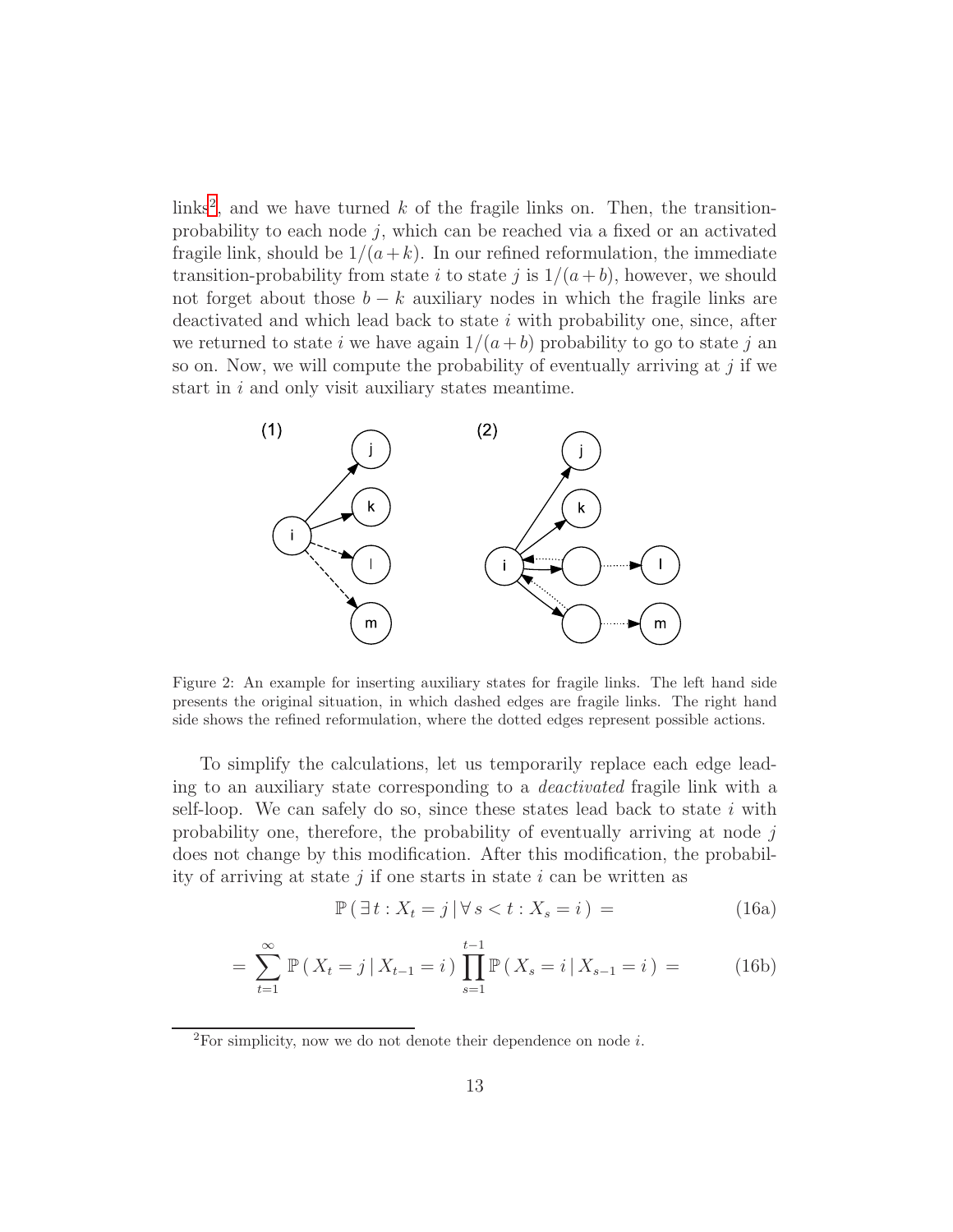$$
= \sum_{t=1}^{\infty} \frac{1}{a+b} \left(\frac{b-k}{a+b}\right)^{t-1} = \frac{1}{a+b} \sum_{t=0}^{\infty} \left(\frac{b-k}{a+b}\right)^t = \frac{1}{a+k}.
$$
 (16c)

With this, we proved that the probability of eventually arriving at state j if we start in state i, before arriving at any (non-auxiliary) state l that was reachable via a fixed or a fragile link from  $i$  in the original graph, is the same as the one-step transition-probability was from state  $i$  to state  $j$  according to the original random walk. This partially justifies the construction.

However, we should be careful, since we might have performed several steps in the auxiliary nodes before we finally arrived at state  $j$ . Fortunately, this phenomenon does not ruin our ability to optimize the expected first return time to state  $v$  in the original graph, since we count the steps with the help of the cost function, which can be refined according to our needs. All we have to do is to allocate zero cost to those actions which lead us to auxiliary states. More precisely, the immediate-cost function should be

<span id="page-13-0"></span>
$$
g(i, u, j) \triangleq \begin{cases} 0 & \text{if } i = v_t \text{ or } j = f_{il} \text{ or } u = \text{``off''}, \\ 1 & \text{otherwise}, \end{cases}
$$
 (17)

for all states  $i, j, l$  and action u. Consequently, we only incur cost if we directly go from state i to state j, without visiting an auxiliary node (it was a fixed link), or if we go to state  $j$  via an activated fragile link, since we have  $g(f_{ij}, u, j) = 1$  if  $u =$  "on". It is easy to see that in this way we only count the steps of the original random walk and, e.g., it does not matter how many times we visit auxiliary nodes, since these visits do not have any cost.

This reformulation also has the nice property that  $J^{\mu}(v_s)$  is the expected first return time to node  $v$  in the original random walk, in case we have configured the fragile links according to policy  $\mu$ . The minimum expected first return time that can be achieved with suitably setting the fragile links is  $J^*(v_s)$ , where  $J^*$  is the optimal cost-to-go function of the above constructed SSP problem. Thus, the *maximum* PageRank node v can have is  $1/J^*(v_s)$ .

It is also easy to see that if we want to compute the *minimum* possible PageRank of v, we should simply define a new immediate-cost function as  $\hat{q} =$  $-g$ , where g is defined by equation [\(17\)](#page-13-0). If the optimal cost-to-go function of this modified SSP problem is  $\hat{J}^*$ , the *minimum* PageRank v can have is  $1/|\hat{J}^*(v_s)|$ . Thus, Min-PageRank can be handled with the same construction.

The number of states of this formulation is  $N = n + d + 1$ , where n is the number of nodes of the original graph and  $d$  is the number of fragile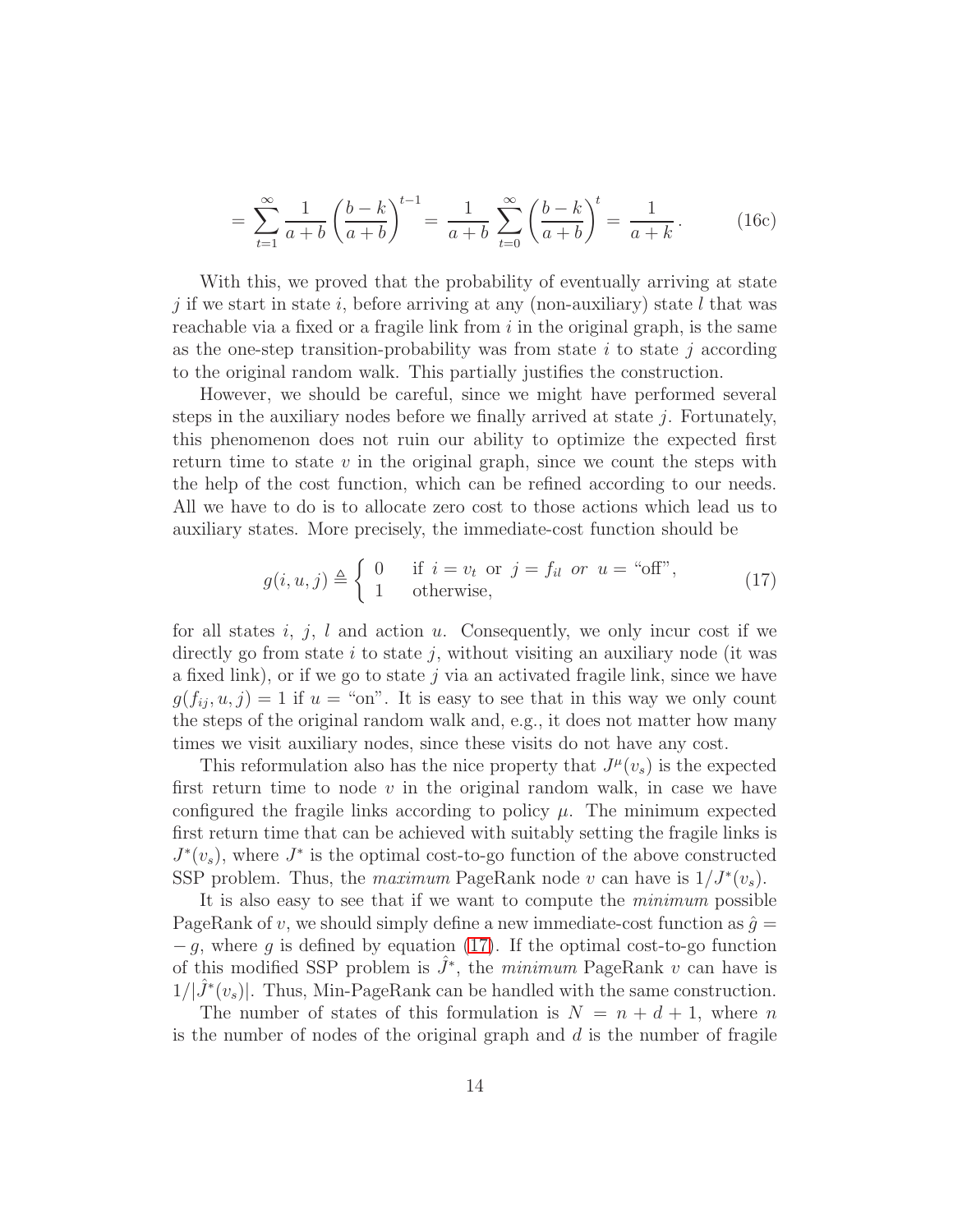links. Moreover, the maximum number of allowed actions per state is  $M = 2$ , therefore, this SSP formulation provides a proof that, assuming (AD) and (AR), Max-PageRank can be solved in *polynomial time*. The resulted SSP problem can be reformulated as a linear program, namely, the optimal costto-go function solves the following LP in variables  $x_i$  and  $x_{ij}$ ,

$$
\text{maximize} \qquad \sum_{i \in \mathcal{V}} x_i + \sum_{(i,j) \in \mathcal{F}} x_{ij} \tag{18a}
$$

subject to  $x_{ij} \leq x_i$ , and  $x_{ij} \leq x_j + 1$ , and (18b)

<span id="page-14-1"></span>
$$
x_i \le \frac{1}{deg(i)} \left[ \sum_{(i,j)\in\mathcal{E}\backslash\mathcal{F}} (x_j + 1) + \sum_{(i,j)\in\mathcal{F}} x_{ij} \right],
$$
 (18c)

for all  $i \in \mathcal{V} \setminus \{v_t\}$  and  $(i, j) \in \mathcal{F}$ , where  $x_i$  is the cost-to-go of state  $i$ ,  $x_{ij}$  relates to the auxiliary states of the fragile edges, and  $deg(\cdot)$  denotes out-degree including both fixed and fragile links (independently of the configuration). Note that we can only apply this LP after state  $v$  was "splitted" into a starting and a target state and the value of the target state,  $x_{v_t}$ , is fixed at zero, since it is the termination state of the constructed SSP problem.

# <span id="page-14-0"></span>*3.4. Handling Dangling Nodes*

Now, we will show that assumption (AD) can be omitted and our complexity result is independent of how dangling nodes are particularly handled.

Suppose that we have chosen a rule according to which the dangling nodes are handled, e.g., we take one of the rules discussed by Berkhin [\[3\]](#page-28-2). Then, in case (AD) is not satisfied, we can simply apply this rule to the dangling nodes before the optimization. However, we may still have problems with the nodes which only have fragile links, since they are latent dangling nodes, namely, they become dangling nodes if we deactivate all of their outgoing edges. We call them "fragile nodes". Notice that in each fragile node we can safely restrict the optimization in a way that maximum one of the fragile links can be activated. This does not affect the optimal PageRank of  $v$ , since the only link allowed should point to a node that has the smallest expected hitting time to v. Even if there are several nodes with the same value, we can select one of them arbitrarily. Naturally, this restriction of the optimization to only one allowed activated fragile link per state is only suitable for fragile nodes, it is not applicable in general, when the node has fixed edges, as well.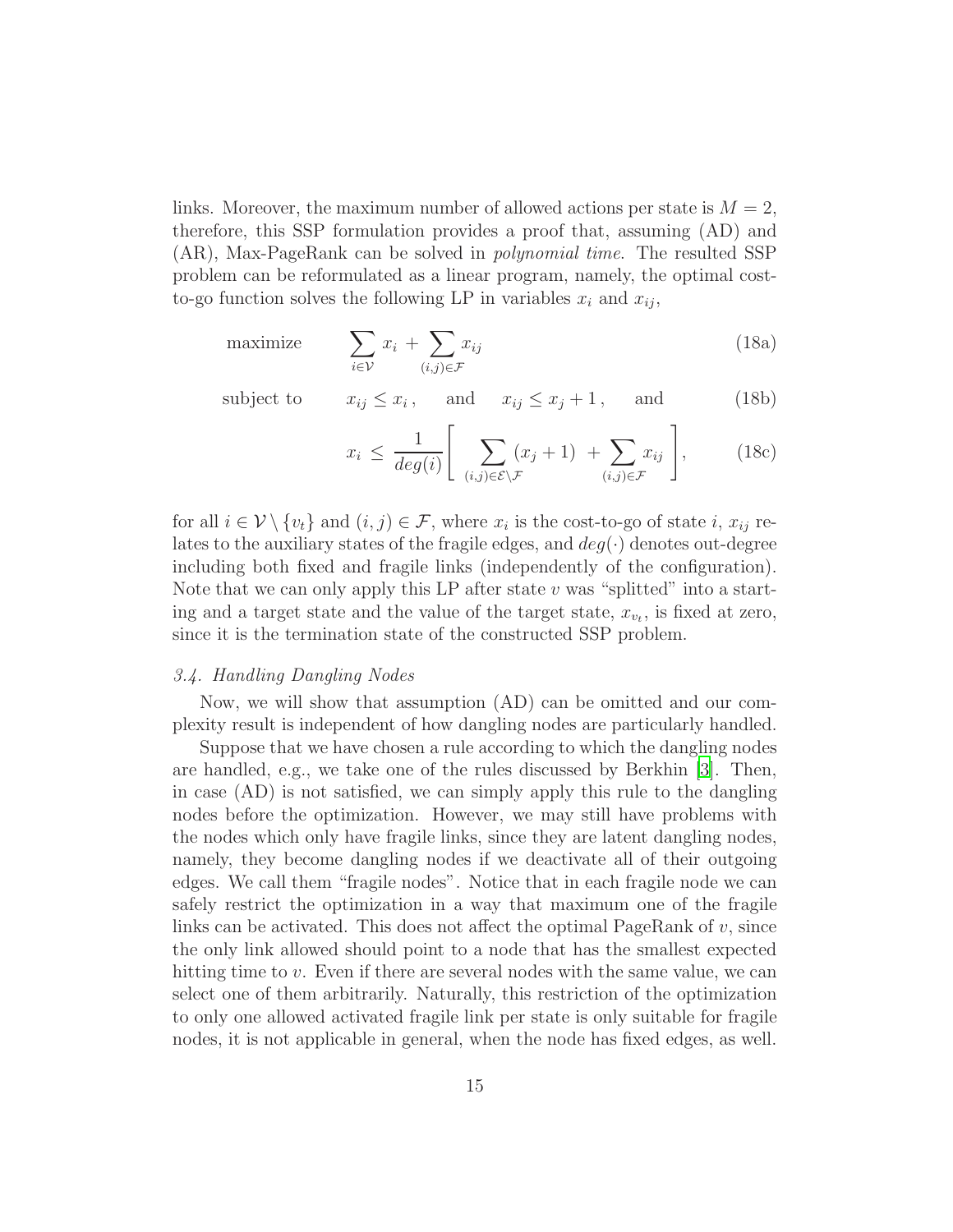It may also be the case that deactivating all of the edges is the optimal solution, for example, if the fragile links lead to nodes that have very large hitting times to  $v$ . In this case, we should have an action that has the same effect as the dangling node handling rule. Consequently, in case we have a fragile node that has m fragile links, we will have  $m + 1$  available actions:  $u_1, \ldots, u_{m+1}$ . If  $u_j$  is selected, where  $1 \leq j \leq m$ , it means that only the j-th fragile link is activated and all other links are deactivated, while if  $u_{m+1}$  is selected, it means that all of the fragile links are deactivated and auxiliary links are introduced according to the selected dangling node handling rule. If we treat the fragile nodes this way, we still arrive at an MDP which has states and actions polynomial in  $n$  and  $d$ , therefore, the PageRank optimization problem can be solved in polynomial time even if assumption (AD) is not satisfied and independently of the applied rule. The modification of the LP formulation if fragile nodes are allowed is straightforward.

## <span id="page-15-0"></span>*3.5. Damping and Personalization*

Now, we will extend our refined SSP formulation, in order to handle *damping*, as well. For the sake of simplicity, we will assume (AD), but it is easy to remove it in a similar way as it was presented in Section [3.4.](#page-14-0) Note that assumption (AR) is always satisfied in case of damping (cf. Section [3.1\)](#page-8-1).

Damping can be interpreted as in each step we continue the random walk with probability  $1-c$  and we restart it ("zapping") with probability c, where  $c \in (0, 1)$  is a given damping constant. In this latter case, we choose the new starting state according to the probability distribution of a given positive and stochastic personalization vector z. In order to model this, we introduce a new global auxiliary state, q, which we will call the *teleportation state*, since random restarting is sometimes referred to as "teleportation" [\[2](#page-28-1)].

In order to take the effect of damping into account in each step, we place a new auxiliary state  $h_i$  "before" each (non-auxiliary) state i (see Figure [3\)](#page-16-0). Each action that leads to i in the previous formulation now leads to  $h_i$ . In  $h_i$ we have only one available action ("nop" abbreviating "no operation") which brings us to node i with probability  $1 - c$  and to the teleportation state q with probability c, except for the target state,  $v_t$ , for which  $h_{v_t}$  leads with probability one to  $v_t$ . In state q, we have only one available action which brings us with distribution  $z$  to the newly defined nodes, that is we have

$$
p(h_i | q) \triangleq p(h_i | q, u) \triangleq \begin{cases} z(i) & \text{if } i \neq v_s \text{ and } i \neq v_t \\ z(v) & \text{if } i = v_t \\ 0 & \text{if } i = v_s. \end{cases}
$$
 (19)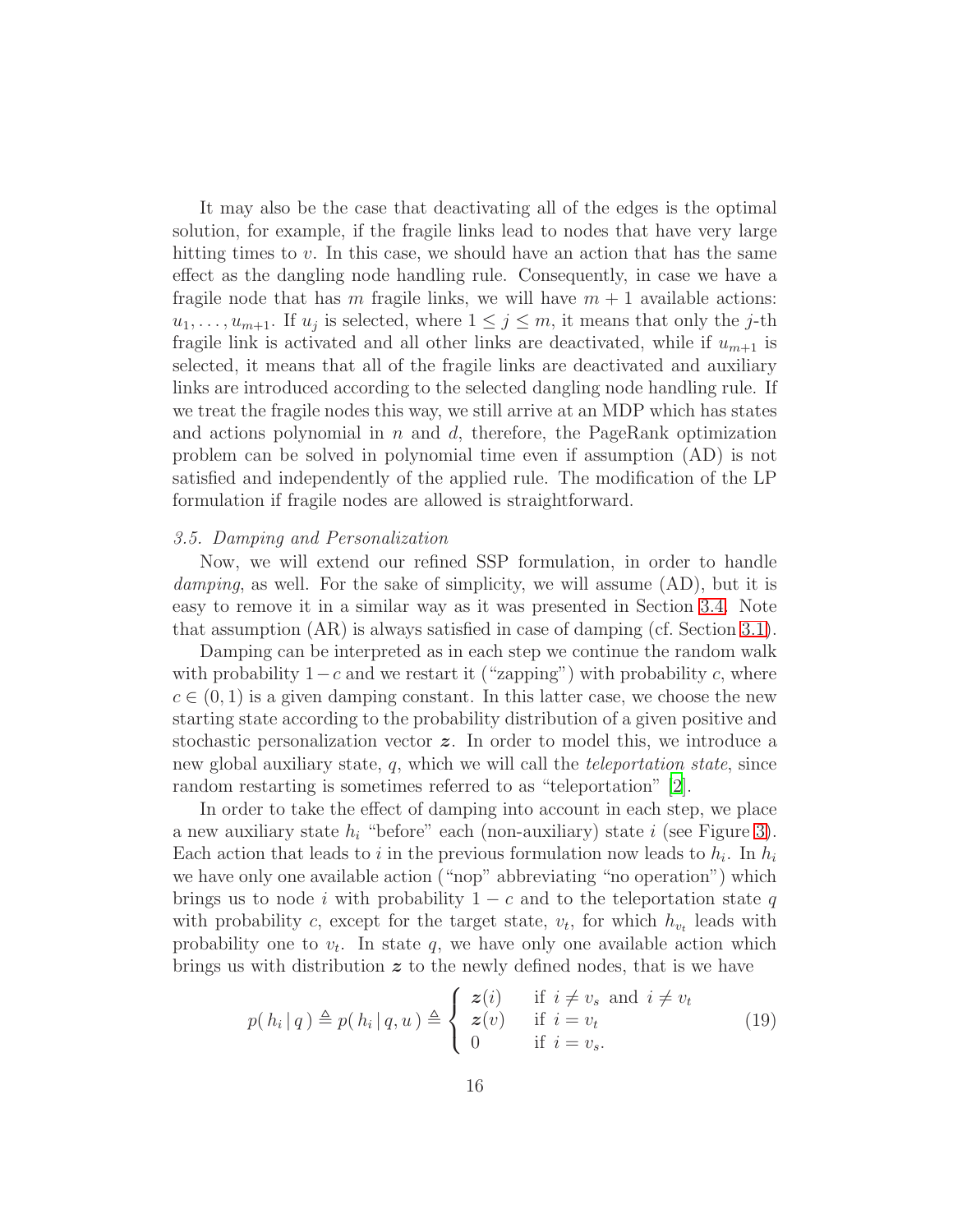All other transition-probabilities from  $q$  are zero. Regarding the cost function: it is easy to see that we should not count the steps when we move through  $h_i$ , therefore,  $g(h_i, u, i) = 0$  and  $g(h_i, u, q) = 0$ . However, we should count when we move out from state q, i.e.,  $g(q, u, i) = 1$  for all i and u.



<span id="page-16-0"></span>Figure 3: An illustration of damping: the substructure of a node of the original digraph. Circles represent states and boxes represent actions. State  $q$  denotes the global "teleportation" state. Dashed edges help determining zero cost events: if a state-action-state path has only dashed edges, then this triple has zero cost, otherwise, its cost is one.

The straightforward solution, namely, to connect  $i$  directly to  $q$  without an additional auxiliary state,  $h_i$ , does not work, since the transition-probability to q should be constant (i.e., equal to c), but the probabilities of taking a link starting from i change as we change the configuration of fragile links.

In this variant, in which we take damping and personalization into account, the size of the state space is  $N = 2n+d+2$  and we still have maximum 2 actions per state, therefore, it can also be solved in *polynomial time*.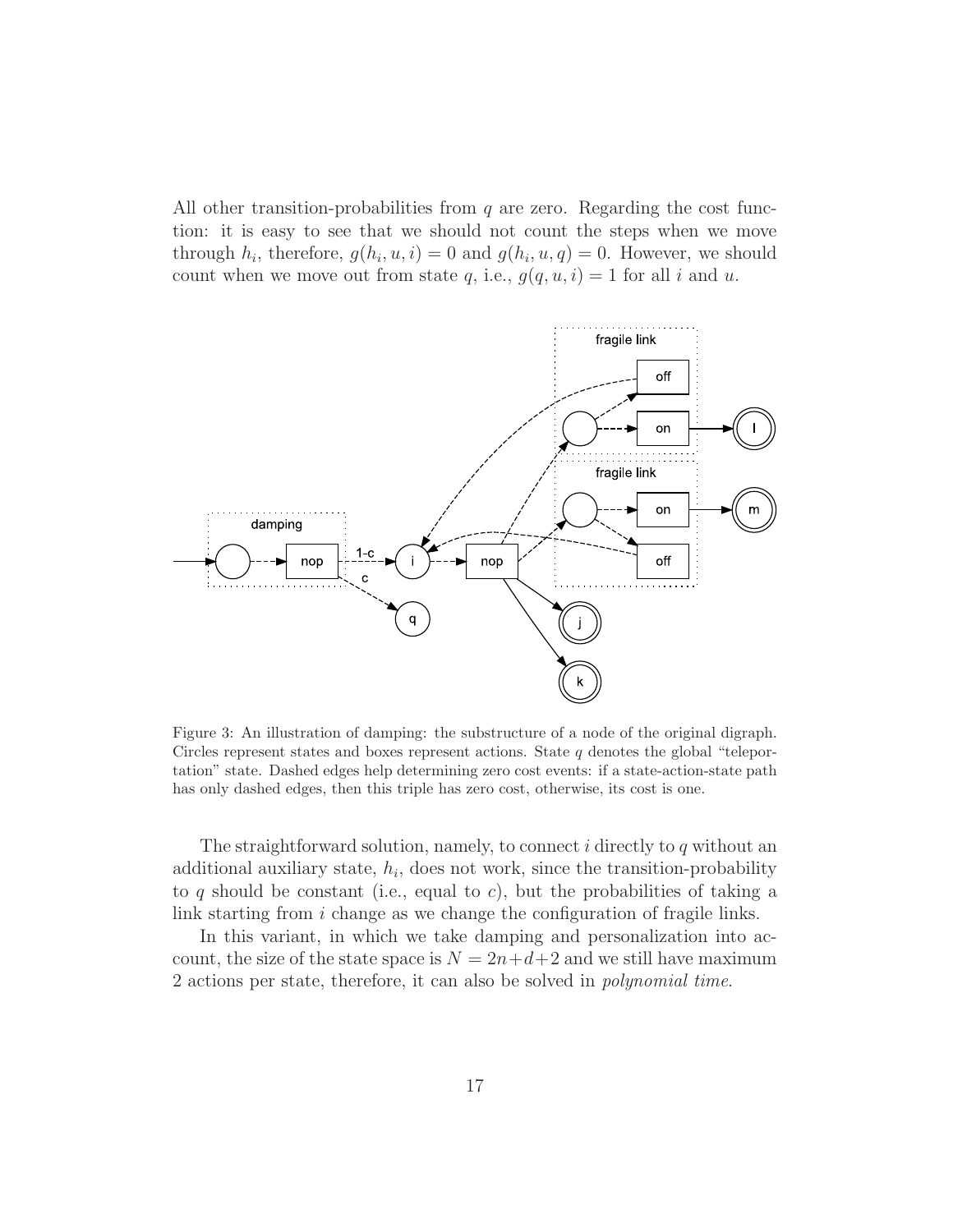In this case, the LP formulation of finding the optimal cost-to-go is

maximize

$$
\sum_{i \in \mathcal{V}} (x_i + \hat{x}_i) + \sum_{(i,j) \in \mathcal{F}} x_{ij} + x_q
$$
 (20a)

subject to  $x_{ij} \leq \hat{x}_j + 1$ , and  $\hat{x}_i \leq (1 - c) x_i + c x_q$ , (20b)

$$
x_{ij} \leq x_i
$$
, and  $x_q \leq \sum_{i \in \mathcal{V}} \hat{z}_i (\hat{x}_i + 1)$ , (20c)

$$
x_i \le \frac{1}{deg(i)} \left[ \sum_{(i,j)\in \mathcal{E}\setminus \mathcal{F}} (\hat{x}_j + 1) + \sum_{(i,j)\in \mathcal{F}} x_{ij} \right],
$$
 (20d)

for all  $i \in \mathcal{V} \setminus \{v_t\}$  and  $(i, j) \in \mathcal{F}$ , where  $\hat{z}_i = p(h_i | q)$ ,  $\hat{x}_i$  denotes the costto-go of  $h_i$  and  $x_q$  is the value of the teleportation state. All other notations are the same as in [\(18\)](#page-14-1) and we also have that  $x_{v_t}$  and  $\hat{x}_{v_t}$  are fixed at zero.

The above LP problem has  $O(n + d)$  variables and  $O(n + d)$  constraints, which can thus be solved in  $O((n+d)^3L)$ , where L is the binary input size (for rational coefficients) or in  $O((n+d)^3 \log \frac{1}{\varepsilon})$ , where  $\varepsilon$  is the desired precision [\[17\]](#page-29-6). The result that was proved through Sections [3.3,](#page-11-0) [3.4](#page-14-0) and [3.5](#page-15-0) is

Theorem 1. *The* Max-PageRank Problem *can be solved in polynomial time under the Turing model of computation even if the damping constant and the personalization vector are part of the input.*

Assumptions (AD) and (AR) are not needed for this theorem, since dangling and fragile nodes can be treated as discussed in Section [3.4](#page-14-0) (without increasing the complexity) and, in case of damping, all policies are proper.

Assuming that c and  $\boldsymbol{z}$  can be represented using a number of bits polynomial in n, which is the case in practice, since c is usually  $0.1$  or  $0.15$  and  $z = (1/n)$  1 [\[3](#page-28-2)], we arrive at a *strongly* polynomial time solution, because all other coefficients can be represented using  $O(\log n)$  bits.

# *3.6. State Space Reduction*

In practical situations the state space may be very large which can make direct solutions impractical. Approximate, sampling based methods are usually preferred in these circumstances [\[11,](#page-29-0) [12](#page-29-1), [14\]](#page-29-3). In this section, we show that the state space in the presented SSP formulation can often be reduced.

In the last SSP formulation in  $2n + 1$  states there is no real choice (there is only one available action) which allows the reduction of the state space. In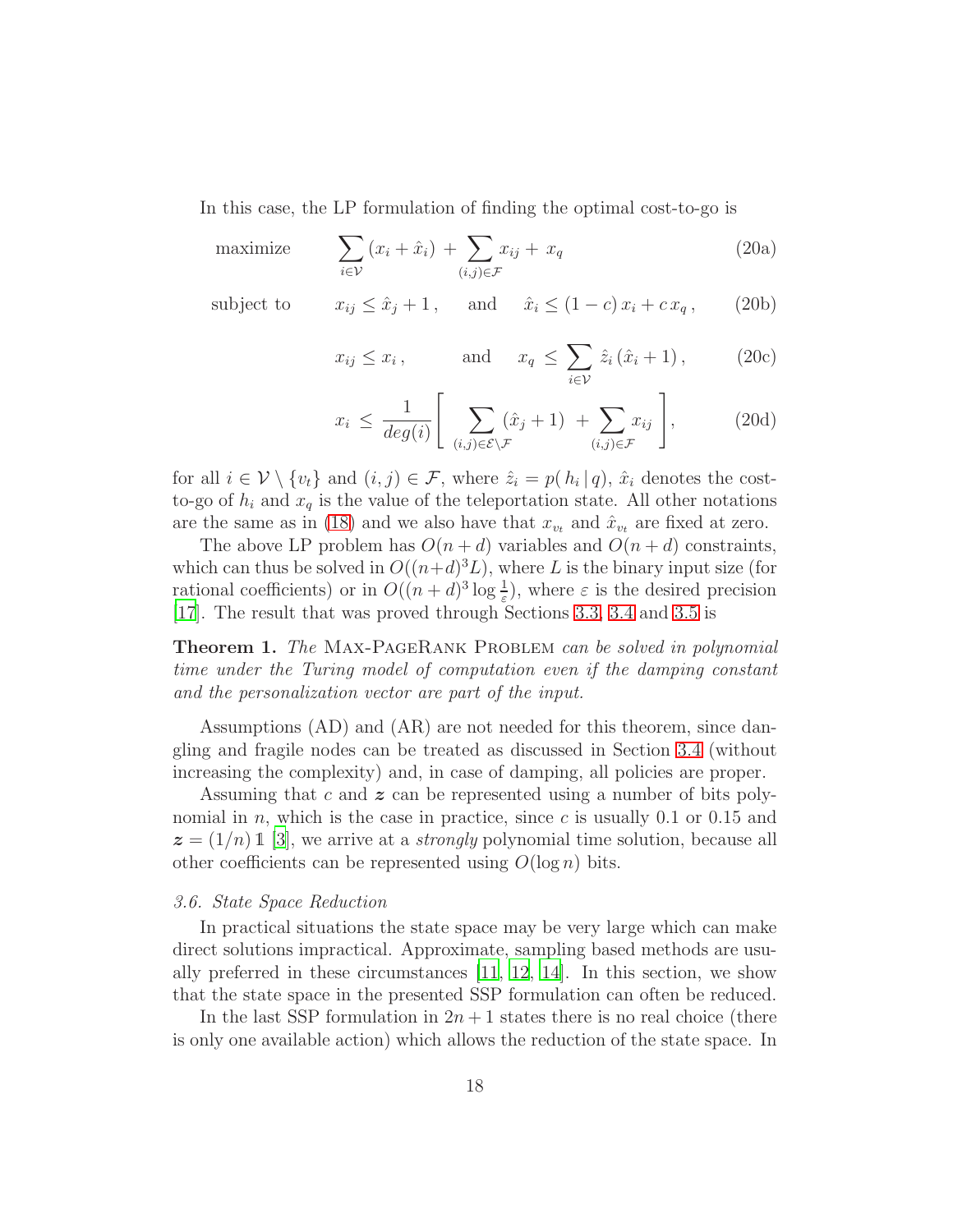this complementary section we are going to show that given an SSP problem with  $N = r + s$  states, in which in r states there is only one available action, we can "safely" reduce the number of states to s. More precisely, we will prove that we can construct another SSP problem with only s states which is "compatible" with the original one in the sense that there is a one-to-one correspondence between the policies of the reduced and the original problems, and the value functions of the policies (restricted to the remaining s states) are the same in both problems. Hence, finding an optimal policy for the reduced problem is equivalent to solving the original one. The computational complexity of the construction is  $O(r^3 + r^2 sm + s^2 rm)$ , where m denotes the maximum number of allowed actions per state. We will often omit  $L$ , the binary size of the input or the desired precision of the computations.

#### *3.6.1. Assumptions*

We will apply immediate-cost functions of the form  $g : \mathbb{S} \times \mathbb{U} \to \mathbb{R}$ . If we have a cost function that also depends on the arrival state (like in the refined variant above), we can redefine it using the expected cost per stage,

$$
g(i, u) = \sum_{j=1}^{N} p(j | i, u) \tilde{g}(i, u, j),
$$
 (21)

which would not affect the outcome of the optimization [\[20\]](#page-29-9). The new cost function can be computed using  $O(N^2m) = O(r^2m + rsm + s^2m)$  operations.

We will call the states in which there is only one available action as "nondecision" states, while the other states will be called "decision" states. By convention, we classify the target state,  $\tau$ , as a decision state. We assume, without loss of generality, that the (indices of the) non-decision states are  $1, \ldots, r$  and the decision states are  $r + 1, \ldots, r + s$ . Finally, we also assume that there exists at least one proper control policy.

# *3.6.2. Constructing the Reduced SSP Problem*

Notice that the transition-matrix of the Markov chain induced by (any) control policy  $\mu$  of the original SSP problem looks like

$$
P_{\mu} = \begin{bmatrix} R_0 & R_{\mu} \\ Q_0 & Q_{\mu} \end{bmatrix},\tag{22}
$$

where  $R_0 \in \mathbb{R}^{r \times r}$  describes the transition-probabilities between the nondecision states;  $Q_0 \in \mathbb{R}^{s \times r}$  contains the transitions from the non-decision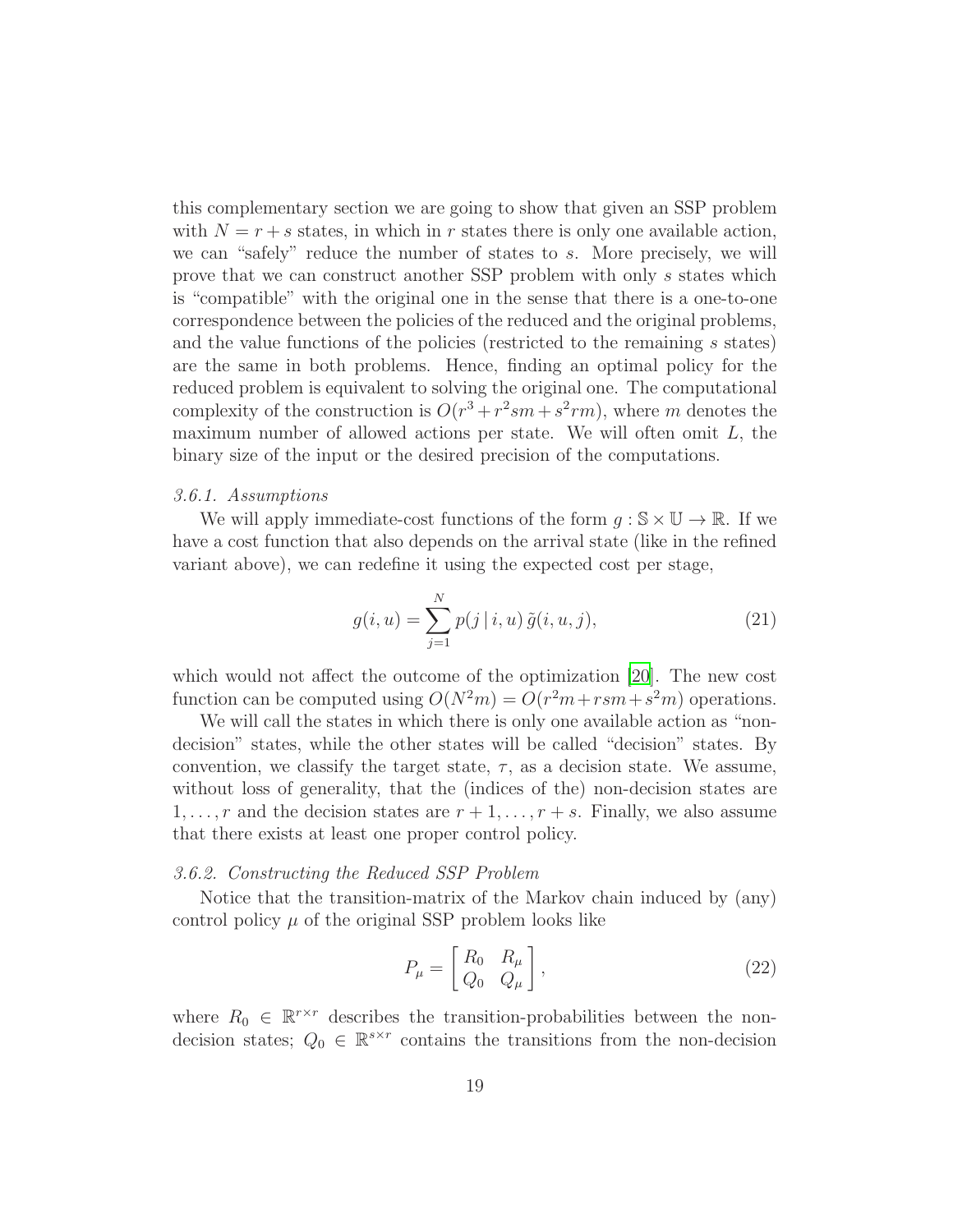states to the decision states;  $Q_{\mu} \in \mathbb{R}^{s \times s}$  describes the transitions between the decision states and, finally,  $R_{\mu} \in \mathbb{R}^{r \times s}$  contains the transitions from the decision states to the non-decision states. Note that  $R_0$  and  $Q_0$  do not depend on the policy, since they correspond to non-decision states.

In the reduced problem we will only keep the s decision states and remove the  $r$  non-decision states. We will redefine the transition-probabilities between the decision states as if we would "simulate" the progress of the system through the non-decision states until we finally arrive at a decision state. In order to calculate the probabilities of arriving at specific decision states if we started in specific non-decision states, we can define a new Markov chain

$$
P_0 = \begin{bmatrix} R_0 & 0 \\ Q_0 & I \end{bmatrix},\tag{23}
$$

where 0 is a  $r \times s$  zero matrix and I is an  $s \times s$  identity matrix. We can interpret this matrix as if we would replace each decision state by an absorbing state. We assumed that there is at least one proper policy and we know that  $R_0$  and  $Q_0$  are the same for all policies as well as the target state is a decision state, therefore,  $R_0^k$  converges to the zero matrix as  $k \to \infty$ , thus

$$
\lim_{k \to \infty} P_0^k = \begin{bmatrix} 0 & 0 \\ Q^* & I \end{bmatrix},\tag{24}
$$

where Q<sup>∗</sup> contains the arrival distributions to the decision states if we started in one of the non-decision states. More precisely,  $Q_{ij}^*$  is the probability of arriving at (decision) state  $i$  if we start at (non-decision) state  $j$ . It is known [\[21\]](#page-29-10) that these probabilities can be calculated using the *fundamental matrix* of the Markov chain,  $F = (I - R_0)^{-1}$ . More precisely,

$$
Q^* = Q_0 F = Q_0 (I - R_0)^{-1}, \tag{25}
$$

and the computation requires a matrix inversion and a matrix multiplication. If we use classical methods,  $Q^*$  can be calculated in  $O(r^3 + r^2s)$  (the method of Coppersmith and Winograd [\[22\]](#page-29-11) could also be applied). Using  $Q^*$  the transition matrix of  $\mu$  in the reduced problem should be

$$
\widehat{P}_{\mu} = Q_{\mu} + Q^* R_{\mu}.
$$
\n(26)

This matrix encodes the idea that if we arrive at a non-decision state, we simulate the progress of the system until we arrive at a decision state. Fortunately, we do not have to compute it for all possible policies, we only need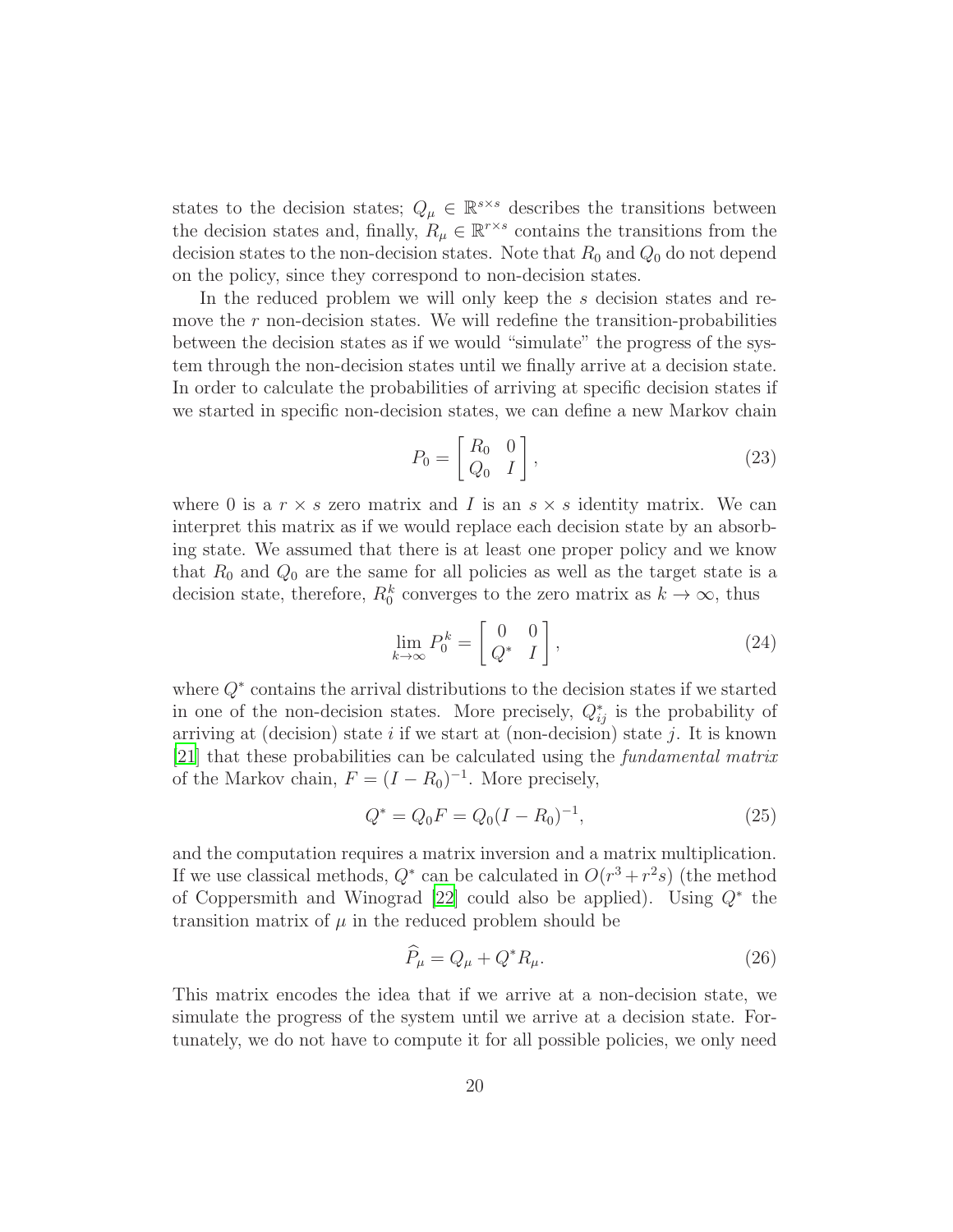to define the transition-probabilities accordingly:

$$
\widehat{p}(j \mid i, u) \triangleq p(j \mid i, u) + \sum_{k=1}^{r} p(k \mid i, u) Q_{jk}^{*}
$$
\n(27)

for all states  $i, j > r$  and action  $u \in \mathcal{U}(i)$ . Note that states i and j are decision states (their indices are larger than  $r$ ). Thus, computing the new transitionprobability function can be accomplished using  $O(s^2rm)$  operations.

We should also modify the immediate-cost function, in order to include the expected costs of those stages that we spend in the non-decision states, as well. It is known that the fundamental matrix contains information about the expected absorbing times. More precisely,  $F_{ik}$  is the expected time spent in (non-decision) state  $j$  before arriving at a (decision) state (absorption), if the process started in (non-decision) state  $k$  [\[21](#page-29-10)]. Therefore,

$$
\widehat{g}(i, u) \triangleq g(i, u) + \sum_{k=1}^{r} p(k | i, u) \sum_{j=1}^{r} F_{jk} g(j),
$$
\n(28)

for all  $i > r$  and  $u \in \mathcal{U}(i)$ , where we did not denote the dependence of the cost function on the actions for non-decision states, since there is only one available action in each such state. Thus,  $q(j) \triangleq q(j, u)$ , where u denotes the only available action in state  $j$ . Computing the new cost-function needs  $O(r^2 sm)$  operations, if we already have the fundamental matrix.

We have only removed non-decision states, in which there is only one allowed action, consequently, it is trivial to extend a policy of the reduced problem to a policy of the original one, and there is a *bijection* between such policies. Since we defined the transition-probabilities and the immediate-cost function in a way that it mimics the behavior of the original problem, solving the reduced problem is equivalent to solving the original one. Summing all computations together, we can conclude that the time complexity of the construction is  $O((r^3 + r^2 sm + s^2 rm)L)$ , where L is the binary size or precision.

# *3.6.3. Reducing the SSP formulation of Max-PageRank*

Applying this result to the refined SSP formulation of Max-PageRank, we can reduce the number of states to d (without  $\tau$ ) by constructing another SSP problem as demonstrated above. It can be summarized as

Lemma 2. *The* Max-PageRank *problem with a digraph having* n *nodes and* d *fragile links can be reduced to an SSP problem with only* d *states (plus the termination state) by using*  $O((n^3 + d^2n + n^2d)L)$  *operations.*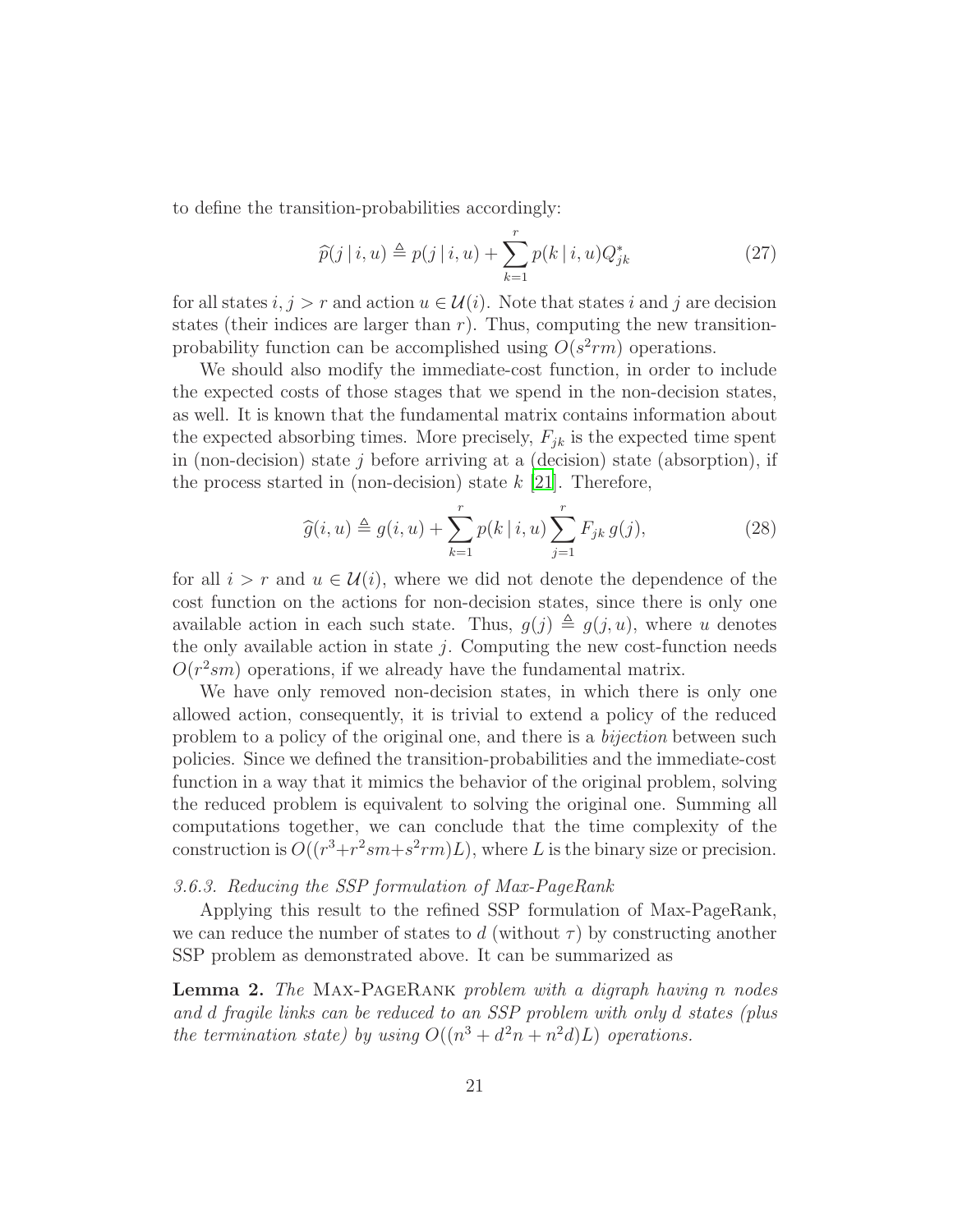#### 4. PageRank Iteration

In the previous sections we saw how to reformulate efficiently the Max-PageRank problem as an SSP problem. This SSP formulation could then be further refomulated as an LP problem, which type of problems are known to be solvable in polynomial time, for example, by interior point methods.

Now, we will provide an alternative solution to the Max-PageRank problem. We will build on the previous SSP formulation, but instead of using an LP-based solution, we will define a simple iterative algorithm that in each step updates the configuration of the fragile links in a greedy way. Yet, as we will see, this method is efficient in many sense. For simplicity, we will only consider the case without damping  $(c = 0)$  and we will apply the assumption:

(AB) *Bounded Reachability Assumption* : We assume that the target node, v, can be reached from all nodes of the graph via a bounded length path of fixed edges. In other words, there is a universal constant  $\kappa$ such that node v can be reached from all nodes by taking at most  $\kappa$ fixed edges. The fact that  $\kappa$  is universal means that it does not depend on the particular problem instance.

The algorithm starts with a configuration in which each fragile link is activated. In iteration k it computes the expected first hitting time to v if we start in  $i$  and use the current configuration, that is it calculates

$$
H_k(i) \triangleq \mathbb{E}\left[\inf\left\{t \ge 1 : X_t = v\right\} \mid X_0 = i\right],\tag{29}
$$

for all nodes i, where the transition matrix of the Markov chain  $(X_0, X_1, \dots)$ is  $P_k$  defined by equation [\(1\)](#page-2-0) using the adjacency matrix corresponding to the fragile link configuration in iteration  $k$ . Then, the configuration is updated in a greedy way: a fragile link from node  $i$  to node  $j$  is activated if and only if  $H_k(i) \geq H_k(j) + 1$ . The algorithm terminates if the configuration cannot be improved by this way. We call this method the *PageRank Iteration* (PRI) algorithm. The pseudo-code of PRI can be found below.

Note that the expected first hitting times can be calculated by a system of linear equations [\[9](#page-28-8)]. In our case, the vector of hitting times,  $H_k$ , is

$$
H_k = \mathbb{1}^{\mathrm{T}} (I - Q_k)^{-1}, \tag{30}
$$

where  $Q_k$  is obtained from  $P_k$  by setting to zero the row corresponding to node v, namely,  $Q_k = diag(1 - e_v) P_k$ , where  $e_v$  is the v-th n dimensional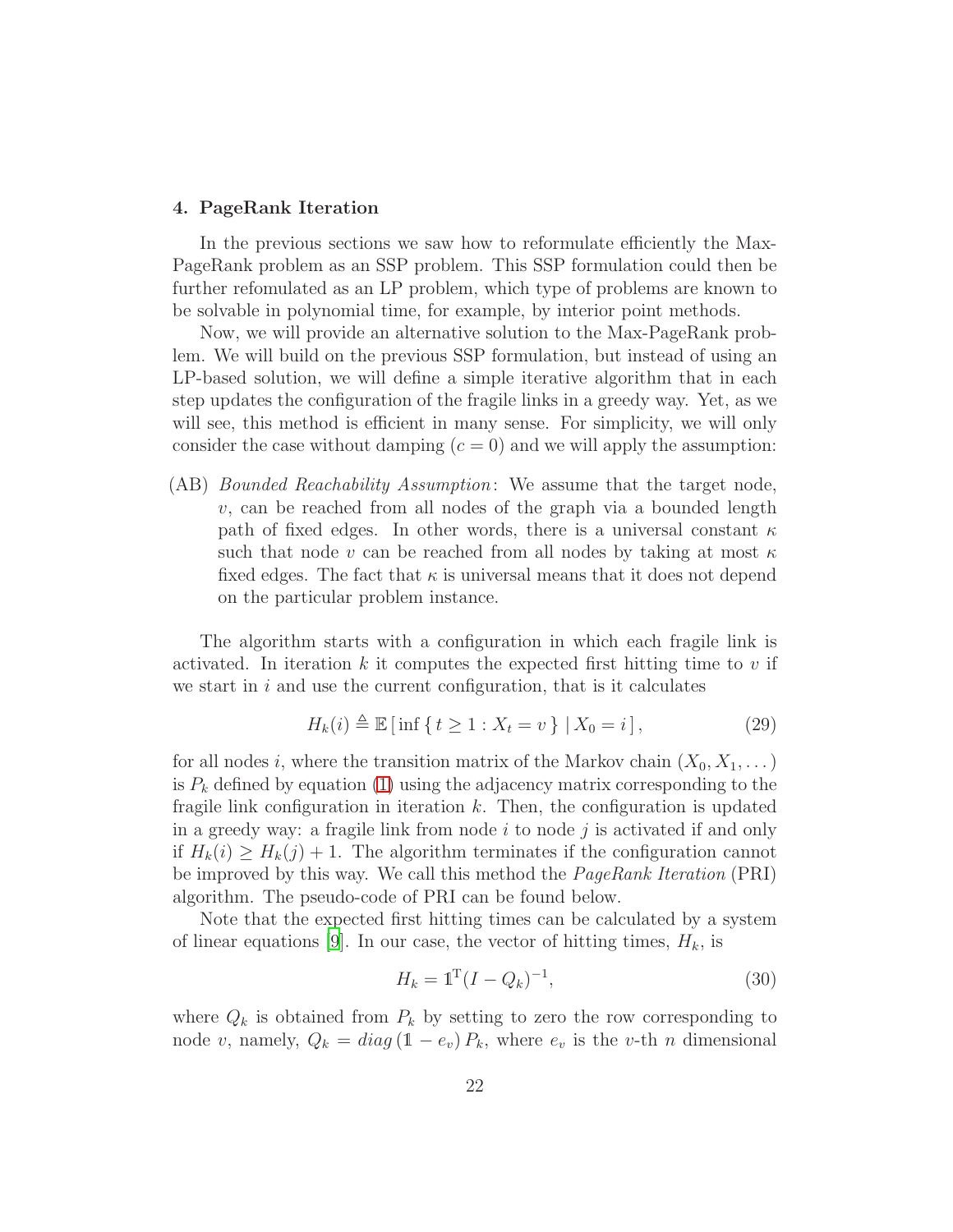|    |                          | <i>Input:</i> A digraph $\mathcal{G} = (\mathcal{V}, \mathcal{E})$ , a node $v \in \mathcal{V}$ and a set of fragile links $\mathcal{F} \subseteq \mathcal{E}$ . |
|----|--------------------------|------------------------------------------------------------------------------------------------------------------------------------------------------------------|
|    | 1. $k := 0$              | % initialize the iteration counter                                                                                                                               |
|    | 2. $F_0 := \mathcal{F}$  | % initialize the starting configuration                                                                                                                          |
| 3. | Repeat                   | % iterative evaluation and improvement                                                                                                                           |
|    | 4.                       | $H_k := \mathbb{1}^T (I - Q_k)^{-1}$ % compute the mean hitting times to v                                                                                       |
|    | 5.                       | $F_{k+1} := \{(i, j) \in \mathcal{F} : H_k(i) \geq H_k(j) + 1\}$ % improve the configuration                                                                     |
| 6. | $k := k + 1$             | % increase the iteration counter                                                                                                                                 |
| 7. | Until $F_{k-1} \neq F_k$ | % until no more improvements are possible                                                                                                                        |
|    |                          | Output: $1/H_k(v)$ , the Max-PageRank of v, and $F_k$ , an optimal configuration.                                                                                |

THE PAGERANK ITERATION ALGORITHM

canonical basis vector. To see why this is true, recall the trick of Section [3.2,](#page-9-0) when we split node  $v$  into a starting node and an absorbing target node. Then, the expected hitting times of the target state can be calculated by the fundamental matrix [\[21](#page-29-10)]. If v can be reached from all nodes, then  $I - Q_k$ is guaranteed to be invertible. Note that  $H_k(v) = \varphi_k(v)$ , where  $\varphi_k(v)$  is the expected first return time to  $v$  under the configuration in iteration  $k$ , therefore, the PageRank of v in the k-th iteration is  $\pi_k(v) = 1/H_k(v)$ .

Theorem 3. PAGERANK ITERATION has the following properties:

- (I) *Assuming* (AD) *and* (AR)*, the algorithm always terminates in a finite number of iterations and the final configuration is optimal.*
- (II) *Assuming* (AB)*, it finds an optimal solution in polynomial time.*

*Proof.* Part I: We can notice that this algorithm is almost the *policy iteration* (PI) method, in case we apply a formulation similar to the previously presented simple SSP formulation. However, it does not check every possible action in each state. It optimizes each fragile link separately, but as the refined SSP formulation demonstrates, we are allowed to do so. Consequently, PRI is the policy iteration algorithm of the refined SSP formulation. However, by exploiting the special structure of the auxiliary states corresponding to the fragile links, we do not have to include them explicitly. For all allowed policies  $\mu$  (for all configurations of fragile links) we have

$$
J^{\mu}(f_{ij}) = \begin{cases} J^{\mu}(i) & \text{if } \mu(f_{ij}) = \text{``off''}, \\ J^{\mu}(j) + 1 & \text{if } \mu(f_{ij}) = \text{``on''}, \end{cases}
$$
(31)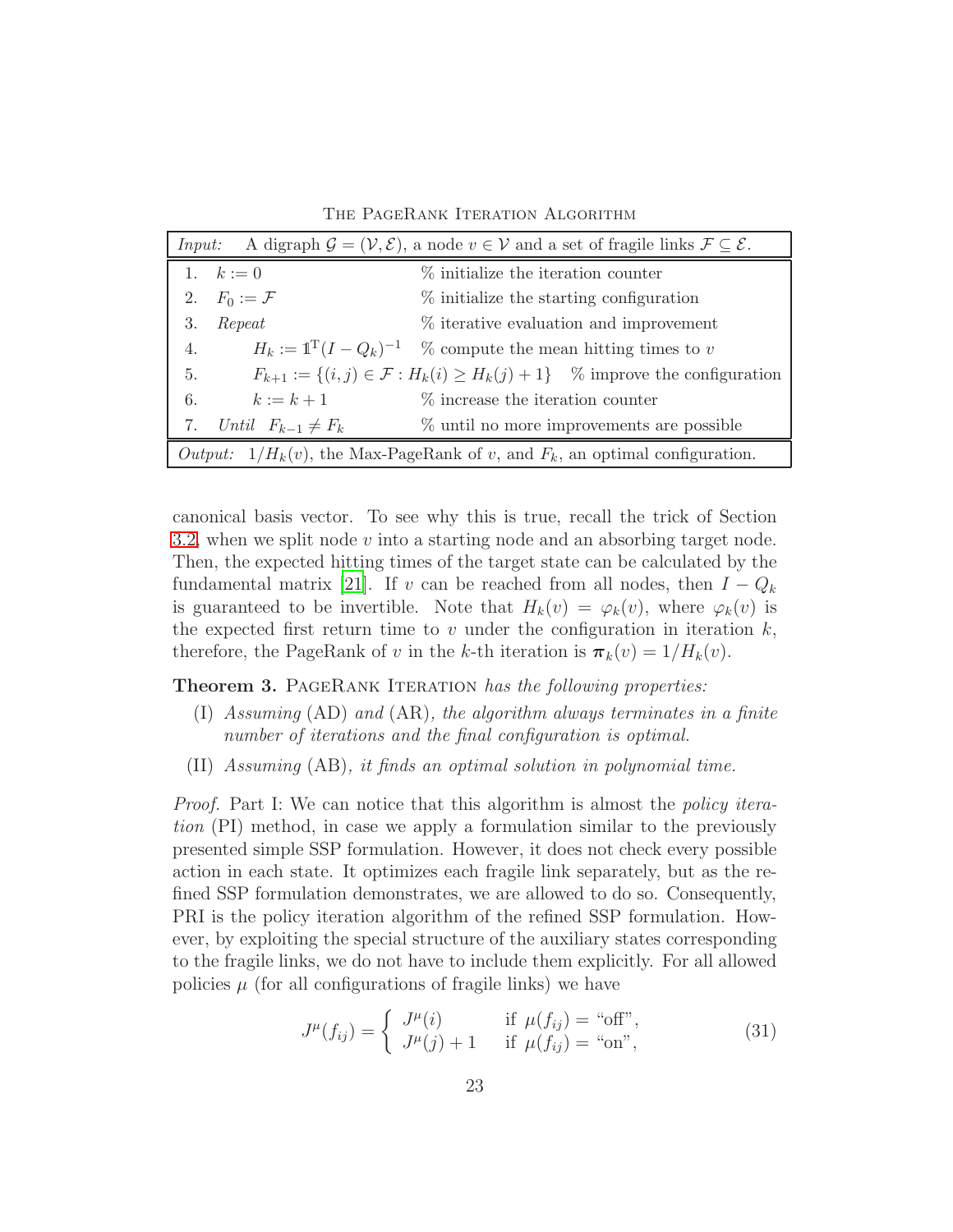for all auxiliary states  $f_{ij}$  corresponding to a fragile link. Thus, we do not have to store the value of these states, since they can be calculated if needed.

Notice that  $J^{\mu_k}(i) = H_k(i)$ , where  $\mu_k$  is the policy corresponding to the configuration in iteration k. Thus, calculating  $H_k$  is the *policy evaluation* step of PI, while computing  $F_{k+1}$  is the *policy improvement* step. Since PRI is a PI algorithm, it follows that it always terminates finitely and finds an optimal solution [\[11](#page-29-0)] if we start with a *proper* policy and under assumptions (A1) and (A2). Recall that the initial policy is defined by the full configuration,  $F_0 = \mathcal{F}$  and that we assumed (AR), that is node v can be reached from all nodes for at least one configuration which means that the corresponding policy is proper. If this holds for an arbitrary configuration, it must also hold for the full configuration, therefore, the initial policy is always proper under (AR). Assumption (A1) immediately follows from (AR) and assumption (A2) follows from the fact that if the policy is improper, we must take infinitely often fixed or activated fragile links with probability one. Since each of these edges has unit cost, the total cost is infinite for at least one state.

Part II: First, note that assumption (AB) implies (AR) and (AD), therefore, we know from Part I that PRI terminates in finite steps with an optimal solution. Calculating the mean first hitting times,  $H_k$ , basically requires a matrix inversion, therefore, it can be done in  $O(n^3)$ . In order to update the configuration and obtain  $F_{k+1}$ , we need to consider each fragile link individually, hence, it can be computed in  $O(d)$ . Consequently, the problem of whether PRI runs in polynomial time depends only on the number of iterations required to reach an optimal configuration.

Since we assumed (AB), there is a universal constant  $\kappa$  such that for all nodes of the graph there is a directed path of fixed edges from this node to node v which path has at most  $\kappa$  edges. These paths contain fixed (not fragile) edges, therefore, even if all fragile links are deactivated, node  $v$  can still be reached with positive probability from all nodes. Consequently, all policies are proper (APP). It is easy to see that we can partition the state space to subsequent classes of states  $S_1, \ldots, S_r$ , where  $r \leq \kappa$ , by allocating node i to class  $S_q$  if and only if the smallest length path of fixed edges that leads to node v has length  $q$ . This partition satisfies the required property described in Section [2.3.](#page-4-1) Because PRI is a PI variant, PRI terminates with an optimal solution in iterations bounded by a polynomial in L and  $\eta^{-2\kappa}$ . Since  $\eta = 1/m$ , where  $m \leq n$  is the maximum out-degree in the graph,  $\eta^{-2\kappa} = O(n^{2\kappa})$ , therefore, PRI runs in polynomial time.  $\Box$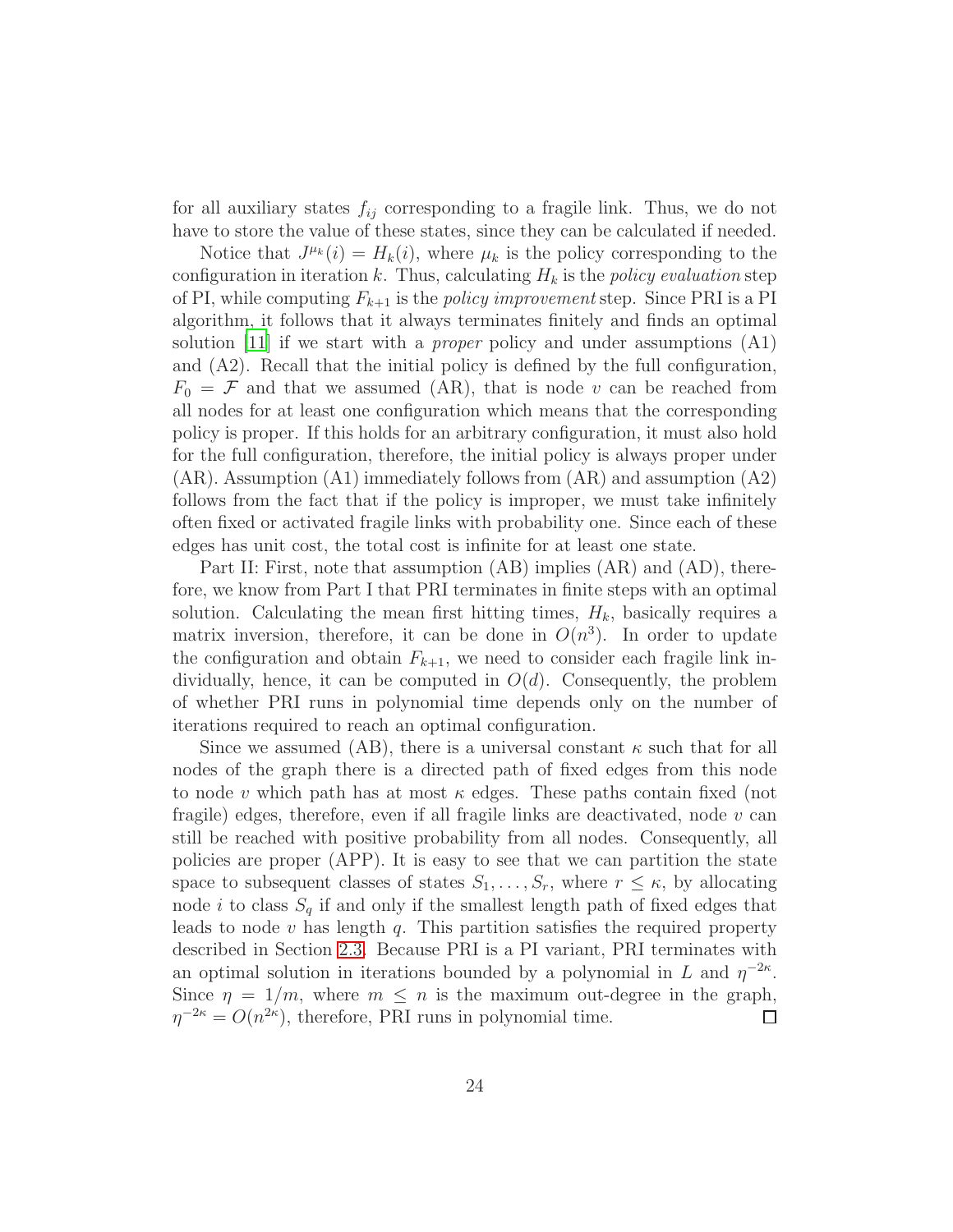Though, for the sake of concision, we only presented PRI for the problem without damping and personalization, it is easy to modify the algorithm for the other case, as well. Moreover, since if we apply damping each node can be reached from all other nodes by a constant number of edges, namely via the teleportation state, assumption (AB) is automatically satisfied. Then, the smallest transition probability of the associated SSP problem may be determined by the damping constant and the personalization vector, however, this can be arbitrary small. On the other hand, if the damping constant and the personalization vector are *fixed*, not part of the input, we do not have this problem and hence PRI finds an optimal solution in polynomial time.

# 5. PageRank Optimization with Constraints

In this section we are going to investigate a variant of the PageRank optimization problem in which there are mutually exclusive constraints between the fragile links. More precisely, we will consider the case in which we are given a set of fragile link pairs,  $\mathcal{C} \subseteq \mathcal{F} \times \mathcal{F}$ , that cannot be activated simultaneously. The resulting problem is summarized below.

| THE MAX-PAGERANK PROBLEM UNDER EXCLUSIVE CONSTRAINTS |                                                                                                                                                     |  |
|------------------------------------------------------|-----------------------------------------------------------------------------------------------------------------------------------------------------|--|
| <i>Instance:</i>                                     | A digraph $\mathcal{G} = (\mathcal{V}, \mathcal{E})$ , a node $v \in \mathcal{V}$ , a set of controllable edges $\mathcal{F} \subseteq \mathcal{E}$ |  |
|                                                      | and a set $\mathcal{C} \subseteq \mathcal{F} \times \mathcal{F}$ of those edge-pairs that cannot be activated together.                             |  |
|                                                      | A damping constant $c \in (0,1)$ and a stochastic personalization vector z.                                                                         |  |
| Task:                                                | Compute the maximum possible PageRank of v by activating edges in $\mathcal F$                                                                      |  |
|                                                      | and provide a configuration of edges in $\mathcal F$ for which the maximum is taken.                                                                |  |

We will show that the Max-PageRank problem under exclusive constraints is already *NP-hard*, more precisely, we will show that the decision version of it is NP-complete. In the decision version, one is given a real number  $p \in (0, 1)$  and is asked whether there is a fragile link configuration such that the PageRank of a given node  $v$  is larger or equal to  $p$ .

Theorem 4. *The decision version of the* Max-PageRank Problem under Exclusive Constraints *is NP-complete.*

*Proof.* The problem is in NP because given a solution (viz., a configuration), it is easy to *verify* in polynomial time, e.g., via a simple matrix inversion, cf. equation [\(3\)](#page-3-0), whether the corresponding PageRank is larger or equal to  $p$ .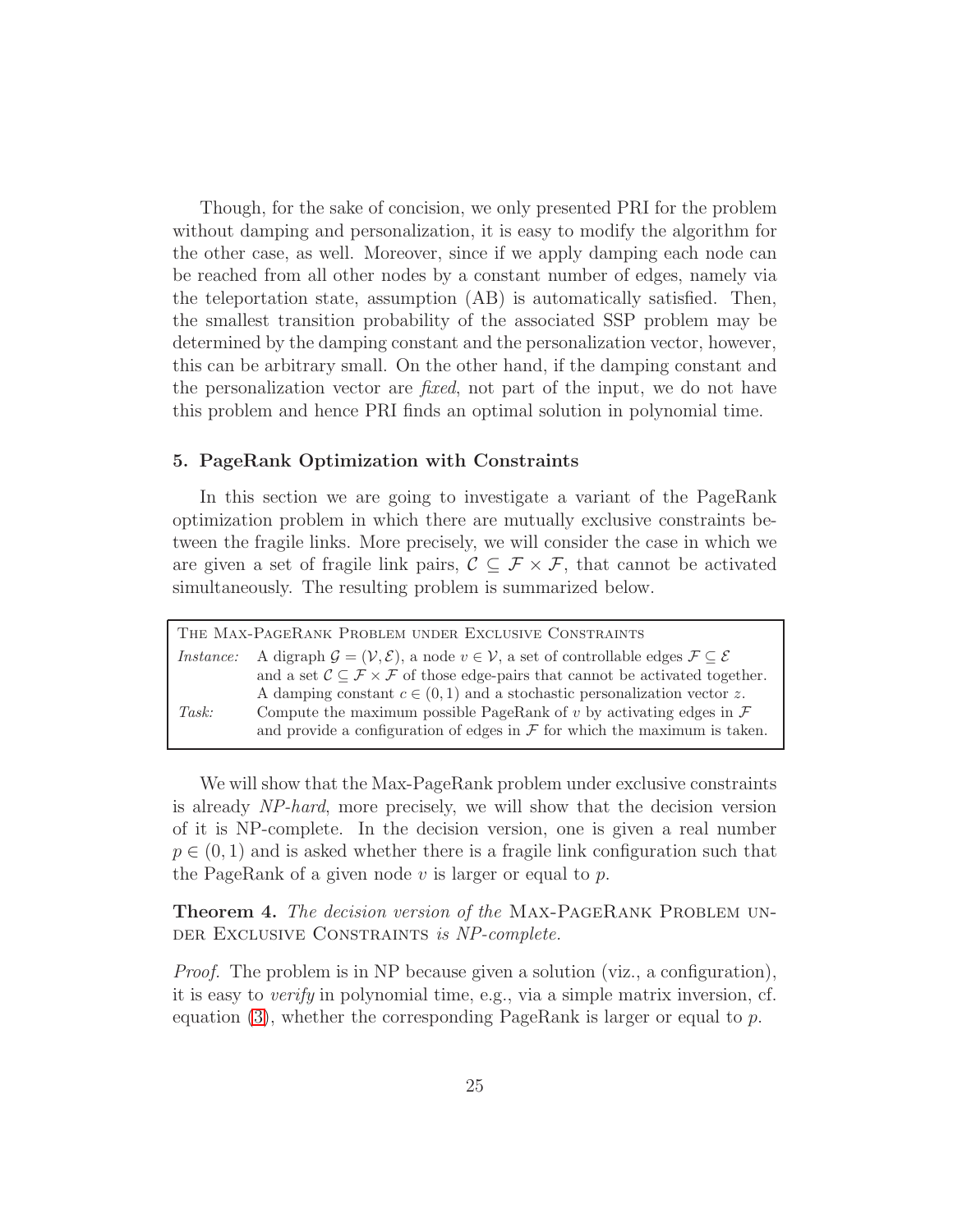We now reduce the 3SAT problem, whose NP-completeness is well known [\[23\]](#page-29-12), to this problem. In an instance of the 3SAT problem, we are given a Boolean formula containing m disjunctive *clauses* of three *literals* that can be a variable or its negation, and one is asked whether there is a truth assignment to the variables so that the formula (or equivalently: each clause) is satisfied. Suppose now we are given an instance of 3SAT. We will construct an instance of the Max-PageRank problem under exclusive constraints that solves this particular instance of 3SAT.

We construct a graph having  $m+2$  nodes in the following way: we first put a node s and a node t. Figure it as a source node and a sink node respectively. Each clause in the given 3SAT instance can be written as  $y_{j,1} \vee y_{j,2} \vee y_{j,3}$ ,  $1 \leq j \leq m$ , where  $y_{j,l}$  is a variable or its negation. For each such clause, we add a node  $v_i$  between s and t, we put an edge from  $v_i$  to itself (a selfloop), we put an edge from s to  $v_j$ , and we put three edges between  $v_j$  and t, labeled respectively with  $y_{j,1}, y_{j,2}$ , and  $y_{j,3}$ . We finally add an edge from t to s. We now define the set of exclusive constraints,  $\mathcal{C}$ , which concludes the reduction. For all pairs  $(y_{j,l}, y_{j',l'})$  such that  $y_{j,l} = \bar{y}_{j',l'}$  (i.e.,  $y_{j,l}$  is a variable and  $\bar{y}_{j',l'}$  is its negation, or conversely), we forbid the corresponding pair of edges. Also, for all pairs of edges  $(y_{j,l}, y_{j,l'})$  corresponding to a same clause node, we forbid the corresponding pair. This reduction is suitable, since the sizes of the graph and C are *polynomial* in the size of the 3SAT instance.

We claim that for c small enough, say  $c = 1/(100m)$ , it is possible to obtain an expected return time from  $t$  to itself which is smaller than 77 if and only if the instance of 3SAT is satisfiable. The reason for that is easy to understand with  $c = 0$ : if the instance is not satisfiable, there is a node  $v_i$ with no edge from it to  $t$ . In that case, the graph is not strongly connected, and the expected return time from  $t$  to itself is infinite. Now, if the instance is satisfiable, let us consider a particular satisfiable assignment. We activate all edges which correspond to a literal which is true and, if necessary, we deactivate some edges so that for all clause nodes, there is exactly one leaving edge to t. This graph, which is clearly satisfiable, is strongly connected, and so the expected return time to  $t$  is finite.

Now if  $c \neq 0$  is small enough, one can still show by continuity that the expected return time is much larger if some clause node does not have an outgoing edge to t. To see this, let us first suppose that the instance is not satisfiable, and thus that a clause node (say,  $v_1$ ), has no leaving edge. Then, for all  $l \geq 3$ , we describe a path of length l from t to itself: this path passes through s, and then remains during  $l - 2$  steps in  $v_1$ , and then jumps to t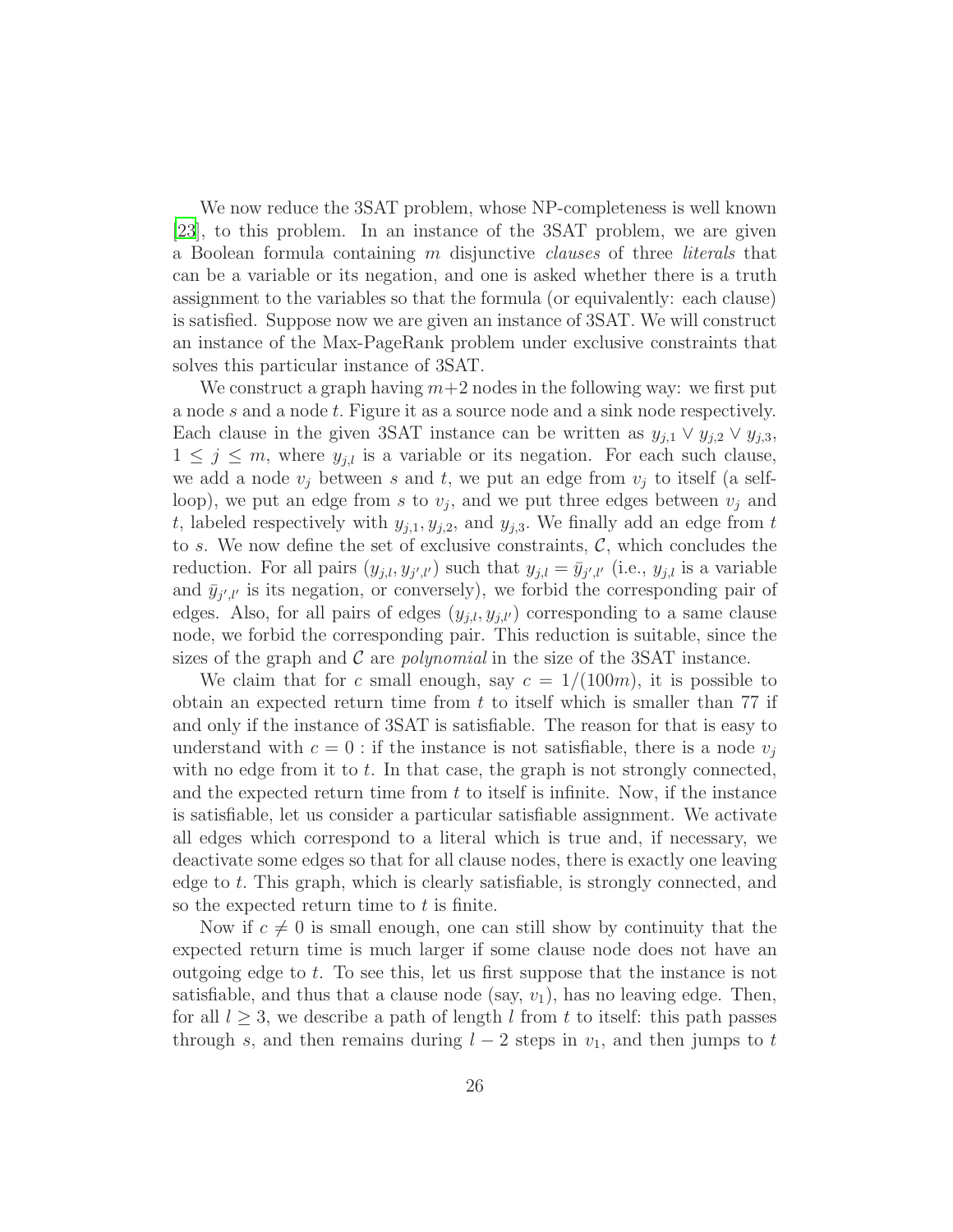(with a zapping). This path has probability  $(1-c)\frac{1}{m}$  $\frac{1}{m}(1-c)^{l-2}c$ . Therefore, the expected return time is larger than

$$
E_1 \ge \sum_{l=3}^{\infty} lp(l) \ge \frac{c}{m} \sum_{l=3}^{\infty} l(1-c)^{l-1} \ge \frac{c}{m} \left[c^{-2} - 3\right] \ge 99, \qquad (32)
$$

where we assumed that  $c = 1/(100m)$  and the personalization vector is  $z =$  $(1/n)$  1. Note that c and z are part of the input, thus they can be determined.

Consider now a satisfiable instance, and build a corresponding graph so that for all clause nodes, there is exactly one leaving edge. It appears that the expected return time from t to itself satisfies  $E_2 \leq 77$ . To see this, one can aggregate all the clause nodes in one macro-node, and then define a Markov chain on three nodes that allows us to derive a bound on the expected return time from  $v_t$  to itself. This bound does not depend on m because one can approximate the probabilities  $m/(m+2)$  and  $1/(m+2)$  that occur in the auxiliary Markov chain by one so that the bound remains true. Then, by bounding c with  $1/8 > 1/(100m)$ , one gets an upper bound on the expected return time. For the sake of conciseness, we skip the details of the calculations. To conclude the proof, it is possible to find an edge assignment in the graph so that the PageRank is greater than  $p = 1/77$  if and only if the original instance of 3SAT is satisfiable.  $\Box$ 

We have tried to keep the NP-hardness proof as short as possible. Several variants are possible. In the above construction, each clause node has three parallel edges linking it to the node t. This might seem not elegant, but it is not difficult to get rid of them by adding auxiliary nodes. Also, it is not difficult to get rid of the self-loops by adding auxiliary nodes. Finally we have not tried to optimize the factor  $c = 1/(100m)$ , nor the bound on  $E_2$ . An interesting question is whether a reduction is possible if the damping factor c and the personalization vector z cannot depend on the instance.

## 6. Conclusions

The task of ordering the nodes of a directed graph according to their *importance* arises in many applications from the problem of ranking the results of web-searches to bibliometrics and ecosystems. A promising and popular way to define such an ordering is to use the *PageRank* method [\[1\]](#page-28-0) and associate the importance of a node with the weight of the node with respect to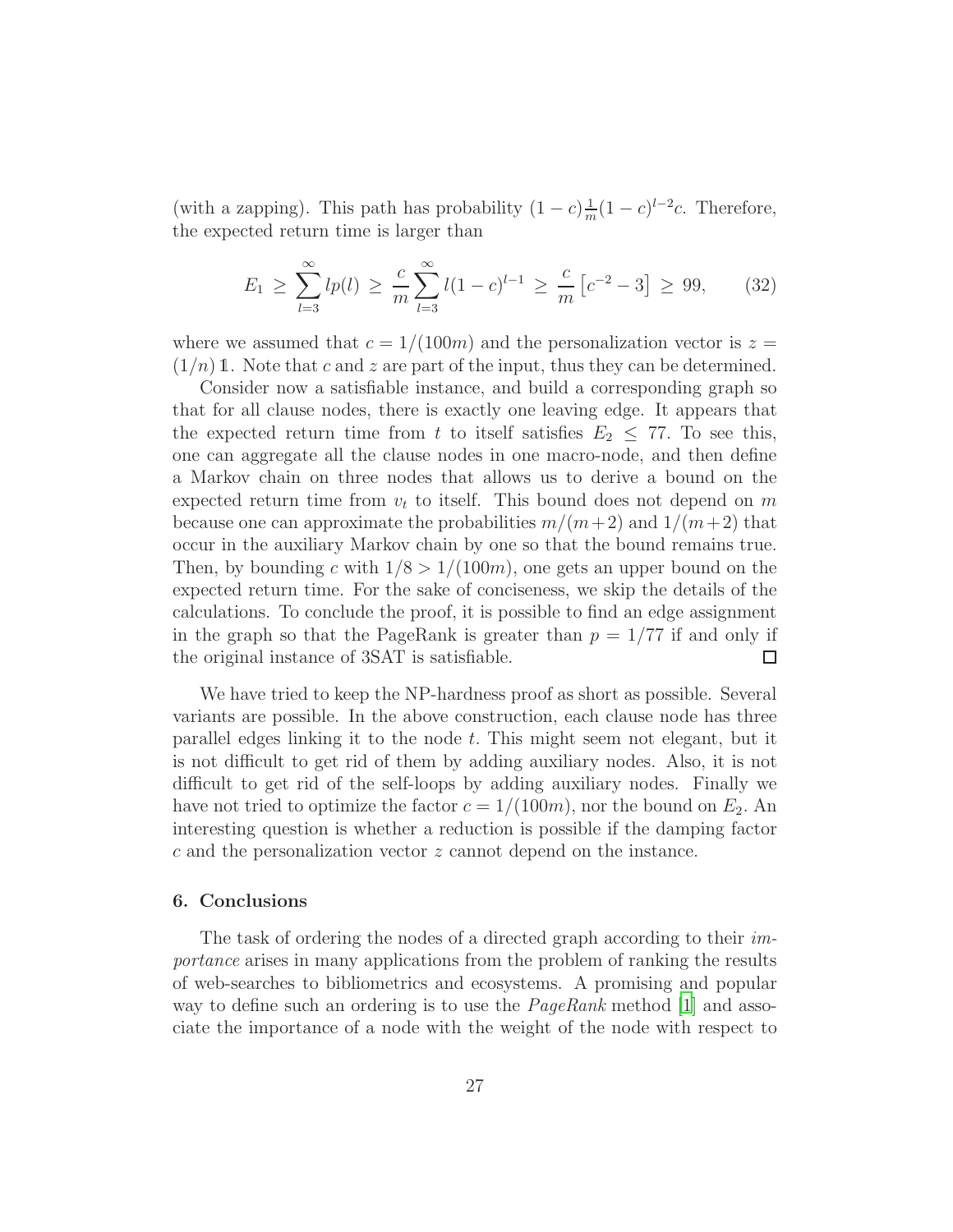the stationary distribution of a uniform random walk. The problem of optimizing the PageRank of a given node by changing some of the edges caused a lot of recent interest [\[4](#page-28-3), [5](#page-28-4), [6,](#page-28-5) [7,](#page-28-6) [8](#page-28-7)]. We considered the general problem of finding the extremal values of the PageRank a given node can have in the case we are allowed to control (activate or deactivate) some of the edges from a given *arbitrary* subset of edges, which we referred to as *fragile links*.

Our main contribution is that we proved that this general problem can be solved optimally in *polynomial time* under the Turing model of computation, even if the *damping constant* and the *personalization vector* are part of the input and independently of the way the *dangling nodes* are handled. The proof is based on reformulating the problem as a *stochastic shortest path* problem (a special Markov decision process) and it results in a linear programming formulation that can then be solved by standard techniques.

This solution is weakly polynomial in general, however, if the damping constant and the personalization vector can be represented with bits polynomial in the number of nodes, it becomes strongly polynomial.

We do not need to assume that the graph is simple, namely, it can have multiple edges (and self-loops). This allows the generalization of our results to *weighted graphs*, in case the weights are positive integers or rationals.

Based on the observation that in some of the states of the reformulated SSP problem there is only one available action (thus, we do not have a real choice in them), we showed that the number of states (and therefore the needed computation to solve the problem) could be further reduced.

We also suggested an alternative greedy solution, called the *PageRank Iteration* (PRI) algorithm, which had appealing properties. We analyzed PRI for the Max-PageRank problem *without damping* and showed that it can find an optimal solution in finite steps and it runs in *polynomial time*, under the *bounded reachability* assumption. This latter assumption is always satisfied if we consider the problem *with damping* which indicates that PRI always finds an optimal solution in polynomial time for such problems, in case the damping constant and the personalization vector are *fixed*.

Finally, we also showed that slight modifications of the problem, as for instance adding mutual exclusive constraints between the activation of several fragile links, may turn the problem *NP-hard*. We conjecture that several other slightly modified variants of the problem are also NP-hard, e.g., the Max-PageRank problem with restrictions on the number of fragile links that can be simultaneously activated. We left their analysis for further work.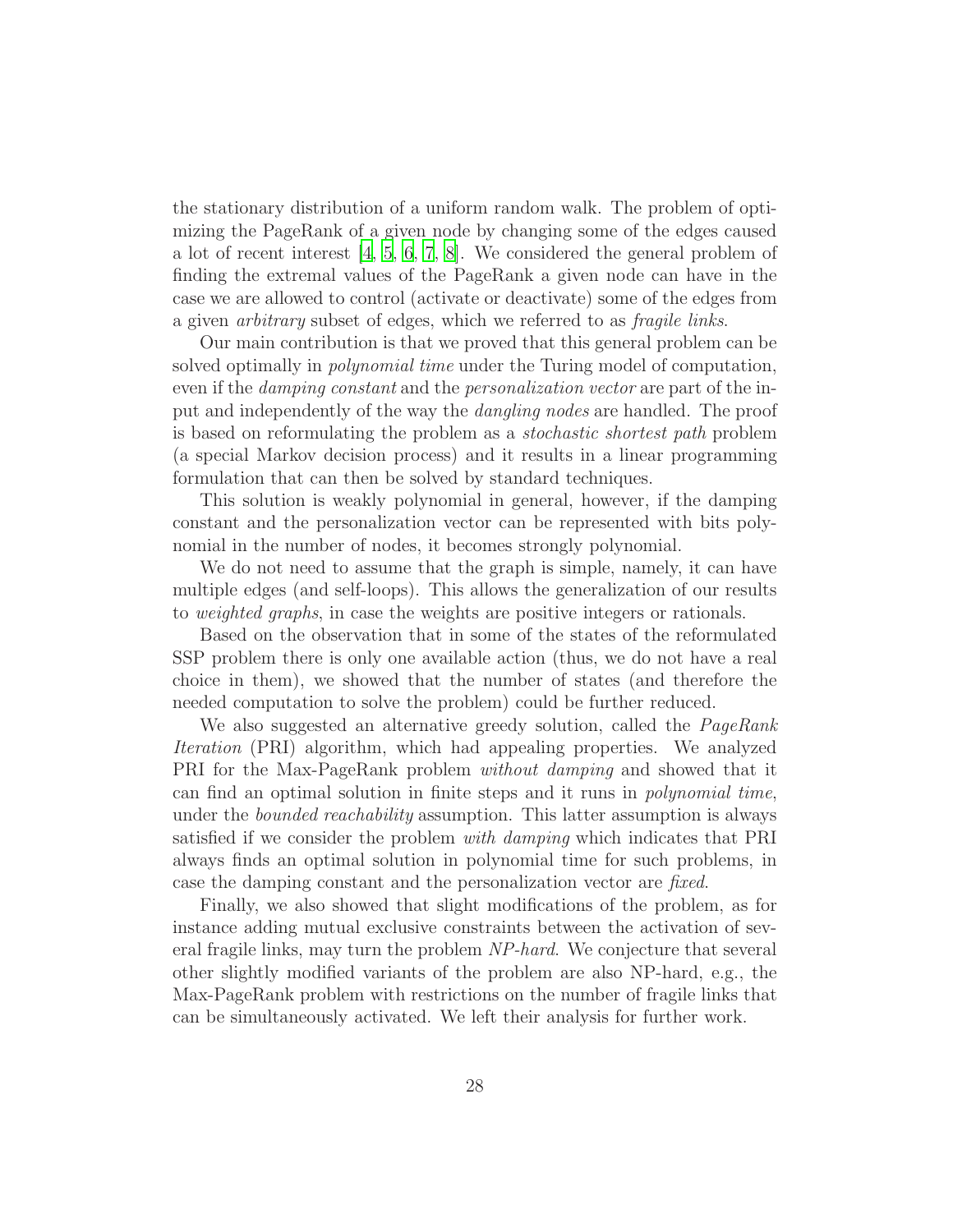#### Acknowledgments

The authors are grateful for the valuable discussions to Paul Van Dooren, Yurii Nesterov, Cristobald de Kerchove, Vincent Traag and Tzvetan Ivanov. B. Csáji is an ARC DECRA fellow and R. Jungers is an F.R.S.-FNRS fellow.

# References

- <span id="page-28-0"></span>[1] S. Brin, L. Page, The anatomy of a large-scale hypertextual web search engine, in: Proceedings of the 7th International World Wide Web Conference, 1998, pp. 107–117.
- <span id="page-28-1"></span>[2] A. N. Langville, C. D. Meyer, Google's PageRank and Beyond: The Science of Search Engine Rankings, Princeton University Press, 2006.
- <span id="page-28-2"></span>[3] P. Berkhin, A survey on PageRank computing, Internet Mathematics (2005) 73–120.
- <span id="page-28-3"></span>[4] M. Olsen, Link building, Ph.D. thesis, Department of Computer Science, Aarhus University, Denmark (2009).
- <span id="page-28-4"></span>[5] K. Avrachenkov, N. Litvak, The effect of new links on Google PageRank, Stochastic Models 22 (2006) 319–331.
- <span id="page-28-5"></span>[6] C. De Kerchove, L. Ninove, P. Van Dooren, Maximizing PageRank via outlinks, Linear Algebra and its Applications 429 (2008) 1254–1276.
- <span id="page-28-6"></span>[7] H. Ishii, R. Tempo, Computing the PageRank variation for fragile web data, SICE Journal of Control, Measurement, and System Integration  $2(1)(2009)$  1–9.
- <span id="page-28-7"></span>[8] O. Fercoq, M. Akian, M. Bouhtou, S. Gaubert, Ergodic control and polyhedral approaches to PageRank optimization, arXiv:1011.2348v1.
- <span id="page-28-8"></span>[9] D. A. Levin, Y. Peres, E. L. Wilmer, Markov Chains and Mixing Times, American Mathematical Society, 2009.
- <span id="page-28-9"></span>[10] L. Lovász, Random walks on graphs: A survey, in: Combinatorics: Paul Erd˝os is Eighty, Vol. 2, Bolyai Society Mathematical Studies, Budapest, 1996, pp. 353–348.